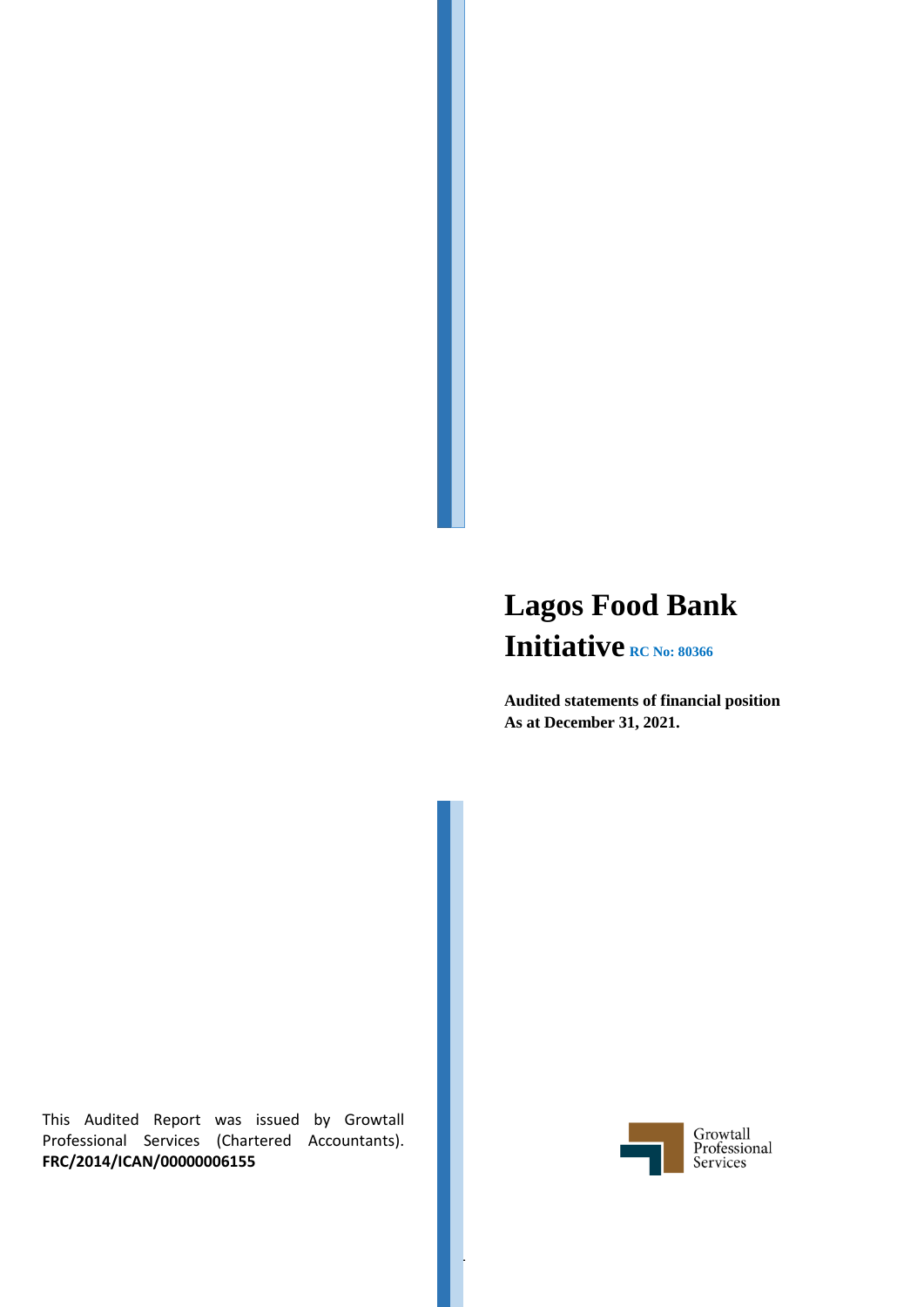# Table of Contents

| Report Of The Directors/Trustees To The Members For The Period Ended December 31, 2021.  7 |  |
|--------------------------------------------------------------------------------------------|--|
|                                                                                            |  |
| Statement Of Directors'/Trustees Responsibilities For The Year Ended 31 December, 2021 11  |  |
| Statement Of Income And Expenditure For The Year Ended 31 December, 2021 12                |  |
|                                                                                            |  |
|                                                                                            |  |
|                                                                                            |  |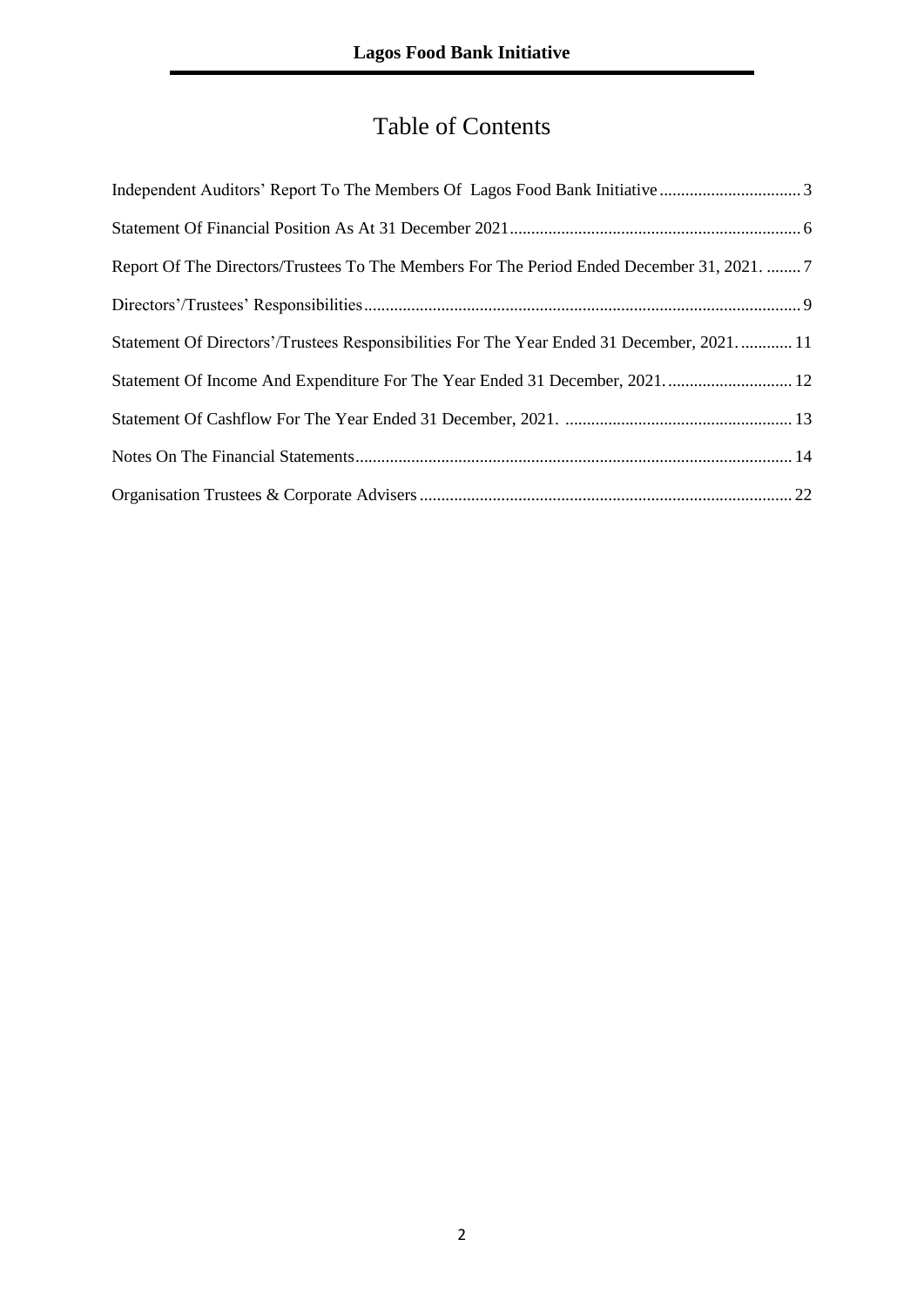# **INDEPENDENT AUDITORS' REPORT TO THE MEMBERS OF LAGOS FOOD BANK INITIATIVE**

# **Report on Audit of Financial Statements**.

# **Opinion**

In our opinion, the financial statements give a true and fair view of the financial position of **LAGOS FOOD BANK INITIATIVE** ("the Incorporated Trustees) as at 31 December, 2021, and of the organisation's financial performance and cash flows for the year then ended in accordance with International Financial Reporting Standards for SMEs and in the manner required by the Companies and Allied Matters Act, LFN, 2020 and the Financial Reporting Council of Nigeria Act, 2011.

# **What we have audited**

The Lagos Food Bank Initiative financial statements comprise:

- The statement of financial position as at 31 December 2021;
- The statement of income and expenditure of the year then ended;
- The statement of cash flows for the year then ended; and
- ⚫ The notes to the financial statements, which include a summary of significant accounting policies.

# **Basis for opinion**

We conducted our audit in accordance with international standards on Auditing (ISAs). Our responsibilities under those standards are further described in the Audit's responsibilities for the audit of the financial statements section of our report.

We believe that the audit evidence we have obtained is sufficient and appropriate to provide a basis for our opinion.

# **Independence**

We are independent of the organisation in accordance with the international Ethics standards Board for accountants' code of Ethics for professional Accountants (IESBA code). We have fulfilled our other ethical responsibilities in accordance with the IESBA code.

# **Key Audit Matters.**

Key Audit Matters are those matters that in our professional judgement were of most significance in our audit of financial statements of the current period. Those matters were addressed in the context of our audit of the financial statements and in forming our

opinion thereon, we do not provide separate opinion on these matters. The organisation does not have Key Audit Matters of significance during the year.

# **Other information**

The trustees are responsible for the other information. The other information comprises internal control report, report of trustees, and statements of value Added (but does not include the financial statements and our auditor's report thereon).

Our opinion on the financial statements does not cover the other information and we do not express any form of assurance conclusion thereon.

In connection with our audit of the financial statements, our responsibility is to read the other information identified above and, in doing so, consider whether the other information is materially consistent with the financial statements or our knowledge obtained in the audit, or otherwise appears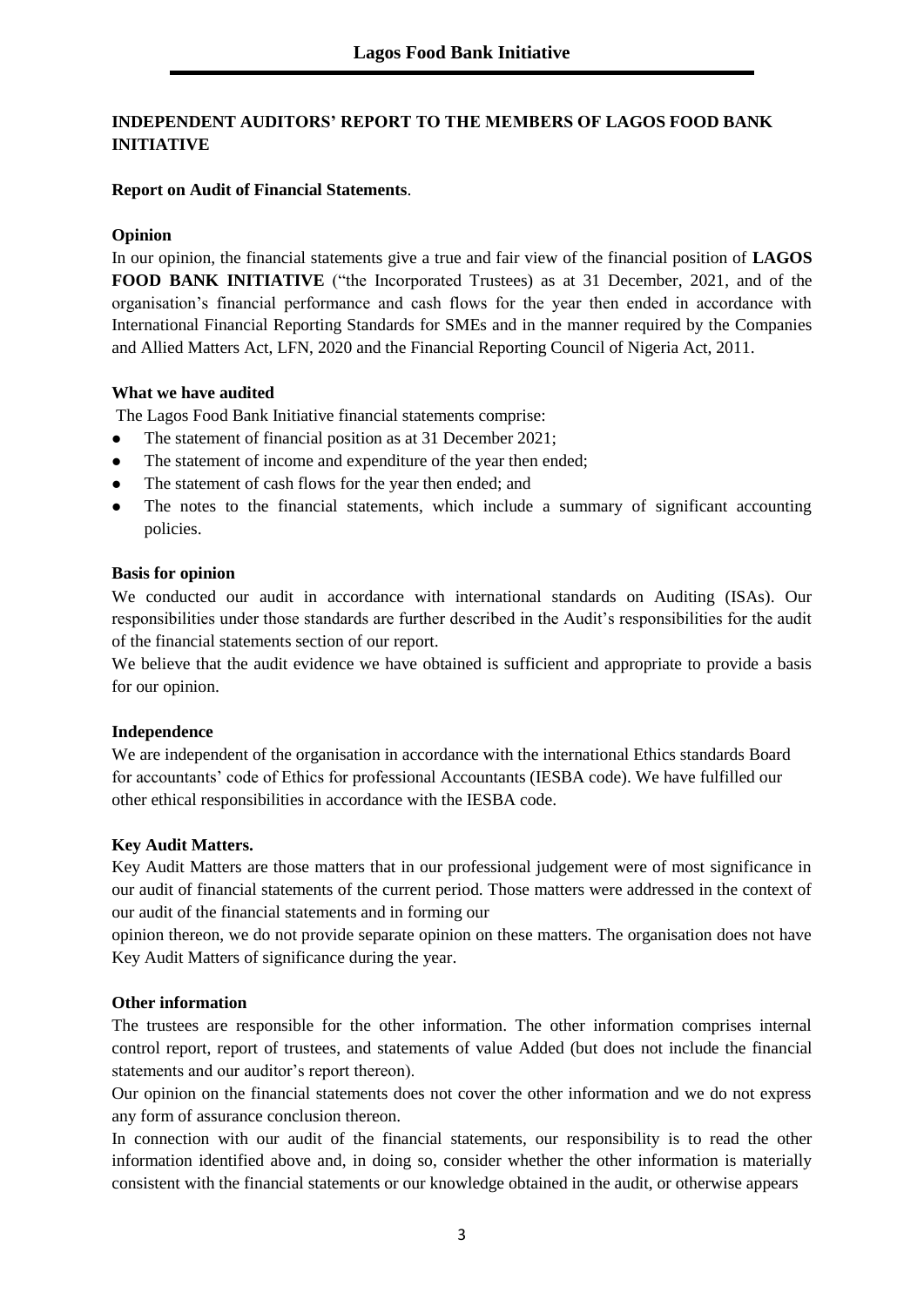to be materially misstated. If based on the work we performed on the other information that we obtained prior to the date of this auditor's report, we conclude that there is a material misstatement of this other information, we are required to report that fact. We have nothing to report in this regard.

#### **Responsibilities of trustees and those Charged with Governance**

The trustees are responsible for the preparation of financial statements that give a true and fair view in accordance with International Financial Reporting Standards for SMES, in the manner required by the Companies and Allied Matters Act, LFN, 2020 and the Financial Reporting Council of Nigeria Act, 2011, and for such internal control as management determines is necessary to enable the preparation of financial statements that are free from material misstatement, whether due to fraud or error.

In preparing the financial statements, the Trustees are responsible for assessing the organisation's liability to continue as a going concern, disclosing, as applicable, matters related to going concern basis of accounting unless the Trustees either intend to liquidate or cease operations, or have no alternative but to do so.

Those charged with governance are responsible for overseeing the Company's financial reporting process.

# **Auditor's responsibilities for audit of the statements**

Our objectives are to obtain reasonable assurance about whether the financial statements as a whole are free from material misstatement, whether due to fraud or error, and to issue an auditor's report that includes our opinion. Reasonable assurance is a high level of assurance, but is not a guarantee that an audit conducted in accordance with ISAs will always detect material misstatement when it exists. Misstatement can arise from fraud or error and are considered material if, individually or in the aggregate, they could reasonably be expected to influence the economic decisions of users taken on the basis of these financial statements. As part of an audit in accordance with ISAs, we exercise professional skepticism throughout the audit.

We also:

- ⚫ Identify and assess the risk of material misstatement of the financial statements, whether due to fraud or error, design and perform audit procedures to those risks, and obtained audit evidence that is sufficient and appropriate to provide a basis for our opinion. Obtain an understanding of internal control relevant to the audit in order to design audit procedures that are appropriate in the circumstances, but not for the purpose of expressing an opinion on the effectiveness of the organisation's internal control.
- ⚫ Evaluate the appropriateness of accounting policies used and the reasonableness of accounting estimates and related disclosures made by the management.
- ⚫ Conclude on the appropriateness of the organisation's use of the going concern basis of accounting and, based on the audit evidence obtained, whether material uncertainty exists related to events or conditions that may cast significant doubt on the organisation's ability to continue as a going concern. If we conclude that a material uncertainty exists, we are required to draw attention in our auditor's report to the related disclosure in the financial statements or, if such disclosures are inadequate, to modify our opinion. Our conclusions are based on the audit evidence obtained up to the date of our auditor's report. However, future events or conditions may cause the organisation to cease to continue as a going concern.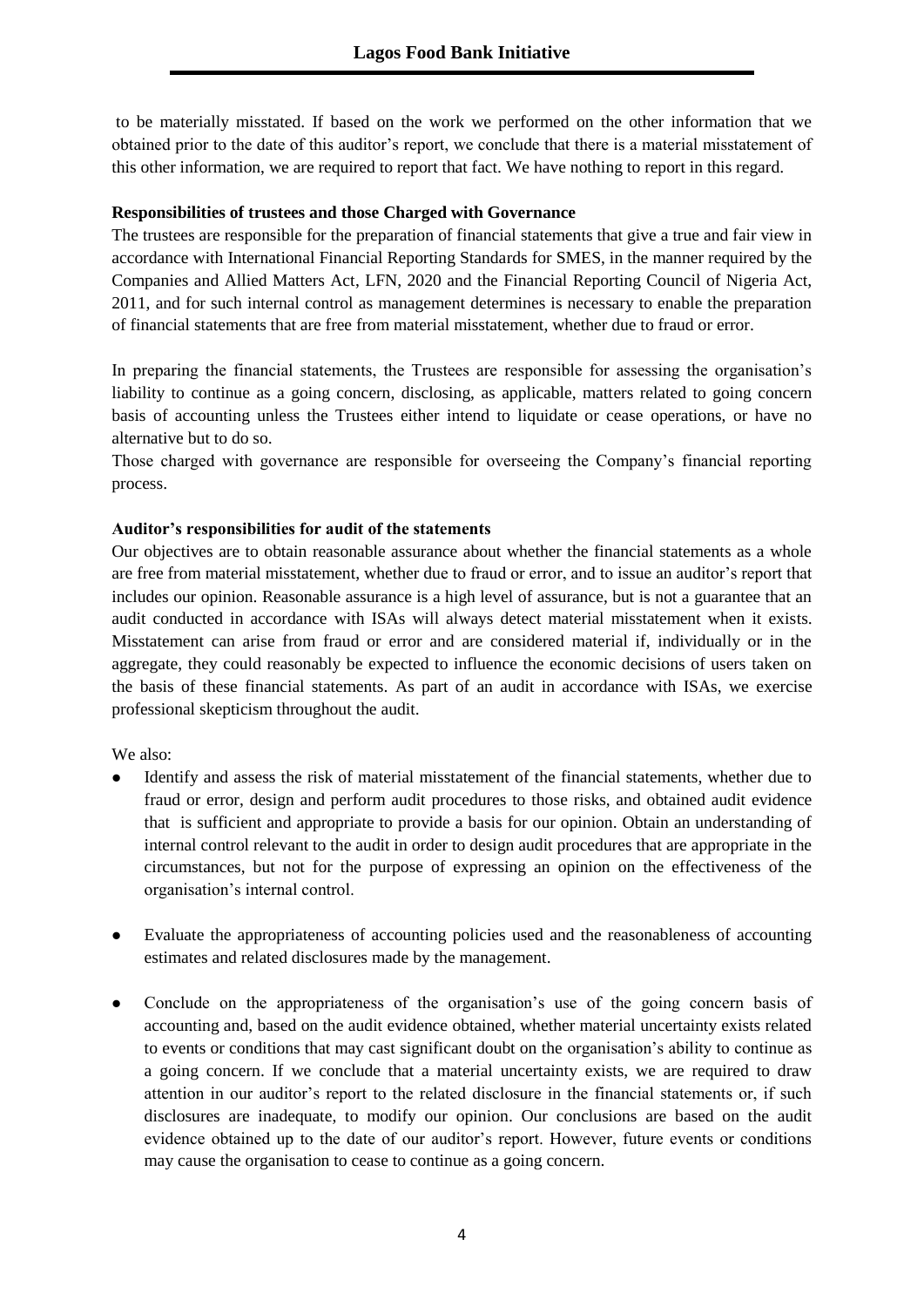- ⚫ Evaluate the overall presentation, structure and content of the financial statements, including the disclosures, and whether the financial statements represent the underlying transactions and events in a manner that achieve fair presentation.
- ⚫ We communicate with those charged with governance regarding, among other matters, the planned scope and timing of the audit and significant audit finding, including any significant deficiencies in the internal control that we identify during our audit.

# **Report on Other Legal and Regulatory Requirements**

In compliance with the requirements of schedule six (6) of the Companies and Allied Matters Act of Nigeria;

In our opinion, proper books of account have been kept by the company, so far as appears from our examination of those books and statement of financial position and the statement of comprehensive income are in agreement with the books of account.

**Engagement Partner: Adeniyi Elegbede, ACA. For: Growtall Professional Services (Chartered Accountants) FRC/2014/ICAN/00000006155** 



**26th February, 2022. Lagos, Nigeria.**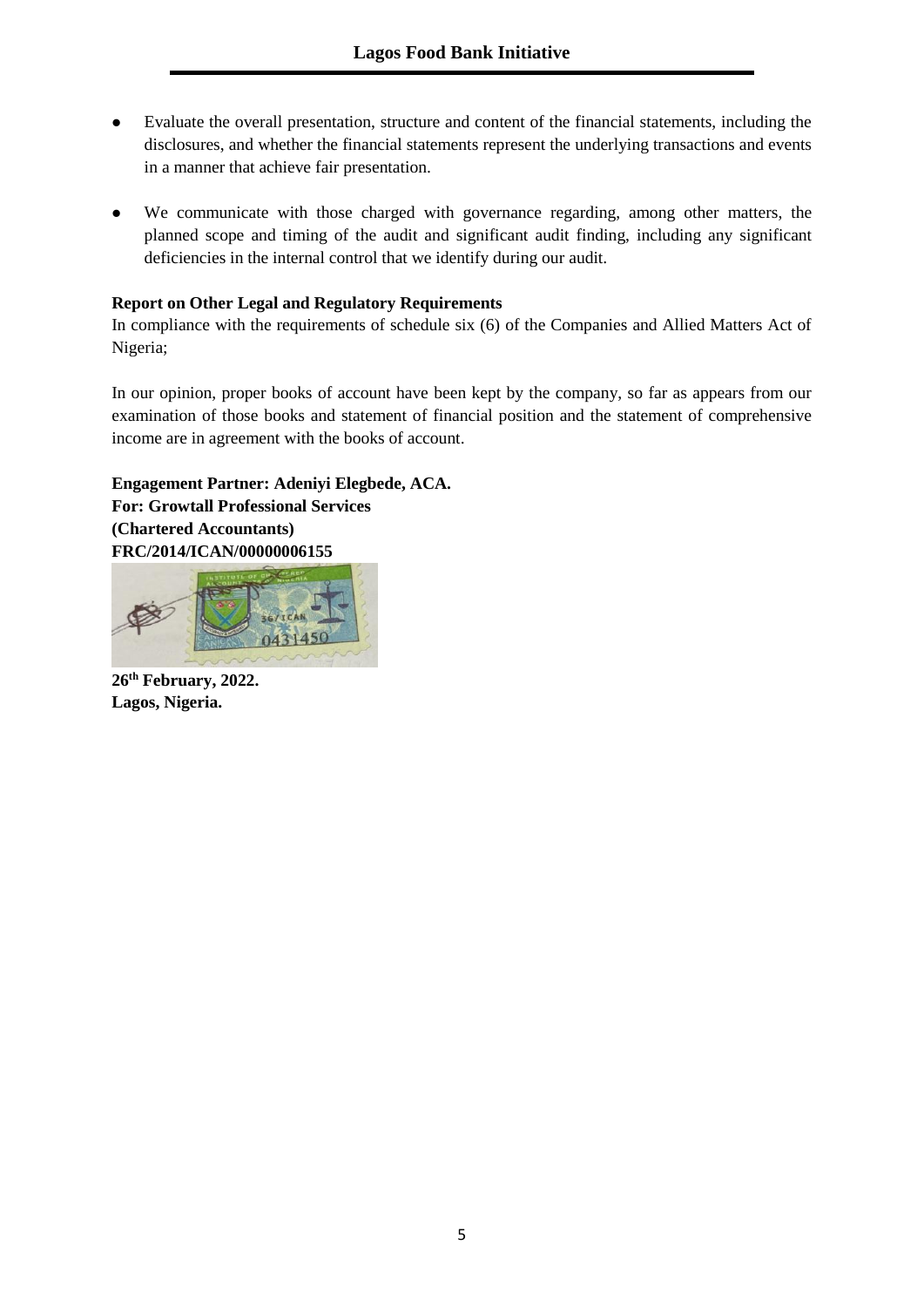# **STATEMENT OF FINANCIAL POSITION AS AT 31 DECEMBER 2021**

| <b>ASSETS</b>                                                  |                | 2021          | 2020          |
|----------------------------------------------------------------|----------------|---------------|---------------|
| <b>NON-CURRENT ASSETS</b>                                      | <b>NOTE</b>    | N             | N             |
| Property, Plant & Equipment                                    | 5              | 35,255,841    | 14,475,447    |
| <b>Intangible Assets</b>                                       | 6              | 140,000       | 120,000       |
| <b>Total Non- Current Assets</b>                               |                | 35,395,841    | 14,595,447    |
| <b>CURRENT ASSETS</b>                                          |                |               |               |
| <b>Stock of Food Items</b>                                     | $\overline{7}$ | 20,946,865    | 35,867,332    |
| Prepayment                                                     | 8              | 6,294,444     | 2,988,888     |
| Cash at Bank                                                   | 9a&b           | 197, 267, 568 | 92,277,173    |
|                                                                |                |               |               |
| <b>TOTAL ASSETS</b>                                            |                | 259,904,718   | 145,728,840   |
| <b>ACCUMULATED FUNDS AND LIABILITIES</b><br><b>LIABILITIES</b> |                |               |               |
| <b>Accrued Expenses</b>                                        | 10             | 470,000       | 300,000       |
| <b>TOTAL LIABILITIES</b>                                       |                | 470,000       | 300,000       |
|                                                                |                |               |               |
| Net Income                                                     | 11             | 250, 121, 587 | 136, 115, 709 |
| <b>Contribution by Trustees</b>                                | 12             | 9,313,131     | 9,313,131     |
| <b>ACCUMULATED FUND AS AT DEC. 31, 2021</b>                    |                | 259,904,718   | 145,728,840   |

The financial statements were approved by the Board of Registered Trustees at its meeting held on **26th February, 2022**.

Michan

\_\_\_\_\_\_\_\_\_\_\_\_\_\_\_\_\_\_\_Trustee \_\_\_\_\_\_\_\_\_\_\_\_\_\_\_\_\_Trustee \_\_\_\_\_\_\_\_\_\_\_\_\_\_\_\_Trustee

The accounting policies on page 9-10 and notes on pages 14 to 21 form part of these financial statements.

**MICHAEL SUNBOLA ASO UCHE JOSES MRS.VIVIAN MADUEKEH**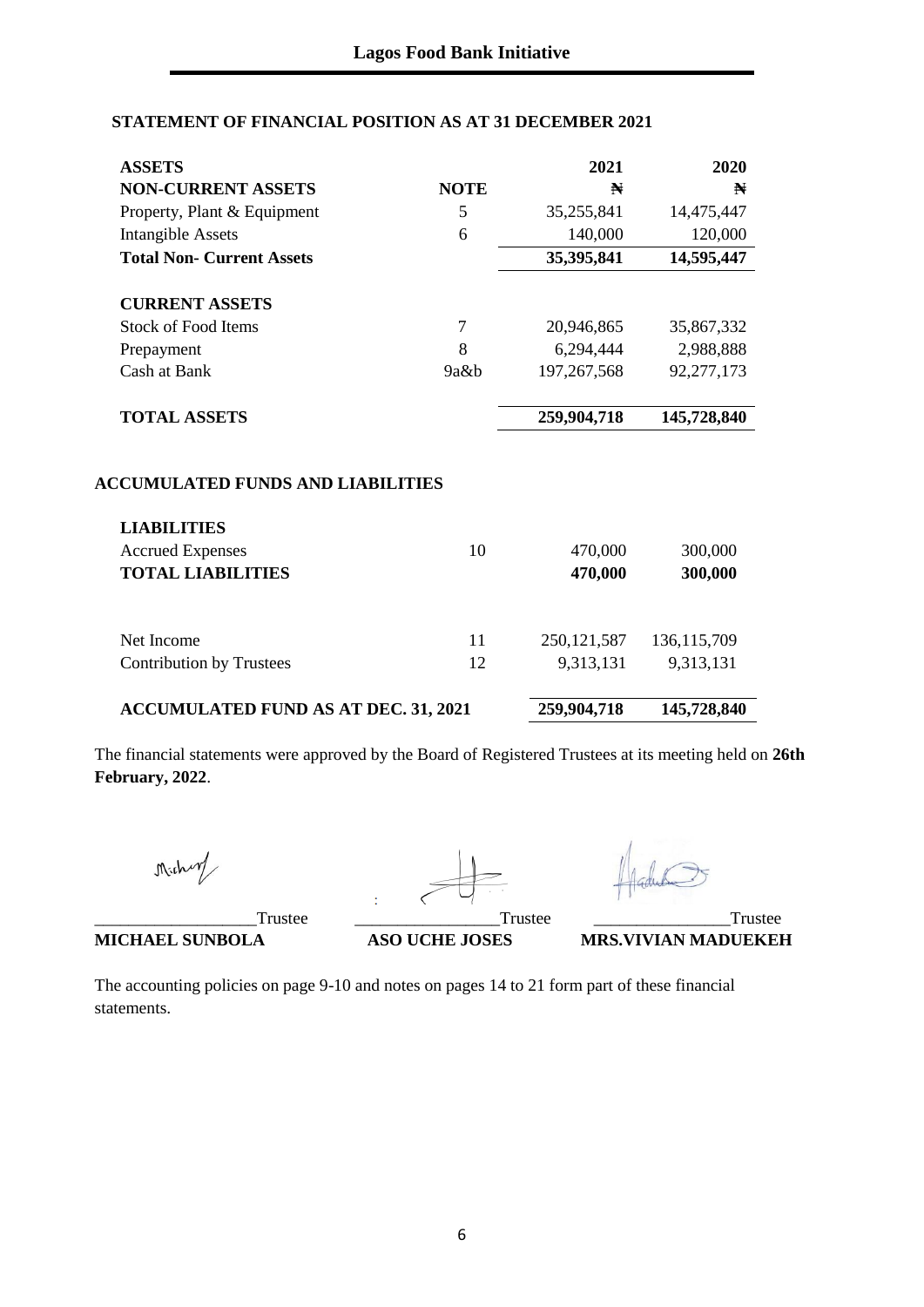# **REPORT OF THE TRUSTEES TO THE MEMBERS FOR THE PERIOD ENDED DECEMBER 31, 2021.**

The Registered Trustees have the pleasure in submitting their report together with the annual Audited Financial Statement of the organization for the period ended December 31, 2021.

# **PRINCIPAL ACTIVITIES**

The principal activities of the organization include the following:

- 1. To address the problem of malnutrition in children under 5 years and to improve the nutrition intake of pregnant women and lactating mothers.
- 2. To improve food security at the household and aggregate levels to guarantee that families have access to safe foods that is adequate (both in quantity and quality) to meet the nutritional requirement for a healthy and active life.
- 3. To promote habits and activities that will reduce the level of malnutrition and improve the nutritional status of our beneficiaries
- 4. To provide emergency food and services to people in financial and natural crisis.
- 5. To feed the destitute in need of food through a nationwide network of member food banks.

#### **PROGRAMS OF ACTIVITIES**

#### **Education Enhancement Intervention (EDUFOOD)**

Education Enhancement Intervention for Food Insecure Students (EDUFOOD) is a program that seeks to improve the nutritional status and health of food for students. It is also geared towards increasing school attendance, reducing drop-out rates and increasing the children's ability to concentrate and comprehend in class.

#### **Family Farming Program**

The Lagos Food Bank Initiative Family Farming Program was designed to create a food and agricultural system that is managed and operated by a family, and relies on family labour to increase the quality of life in dignity, equity and reducing the level of hunger and poverty.

#### **Job Placement Programme**

We have added innovation to our food security approach by collating basic skills of the beneficiaries into a Curriculum Vitae through our human resources practitioners. These skills are advertised to corporate organizations digitally to enable beneficiaries get jobs to fend for themselves and contribute to the enterprise as well.

# **Mobile Pantry**

We go out daily to reach out to children and destitute on the streets of Lagos and its environs, spreading love and care to the forgotten and most under-served areas.

#### **Nutrition Intervention for Diabetes Self-management (NIDS)**

Nutrition Intervention for Diabetes Self-management (NIDS), for indigent adults living with diabetes, is a two year (2020-2022) program that seeks to improve the glycemic control of people living with diabetes (PLD) in low-income communities by providing them with free diabetes-appropriate meals or foodstuff.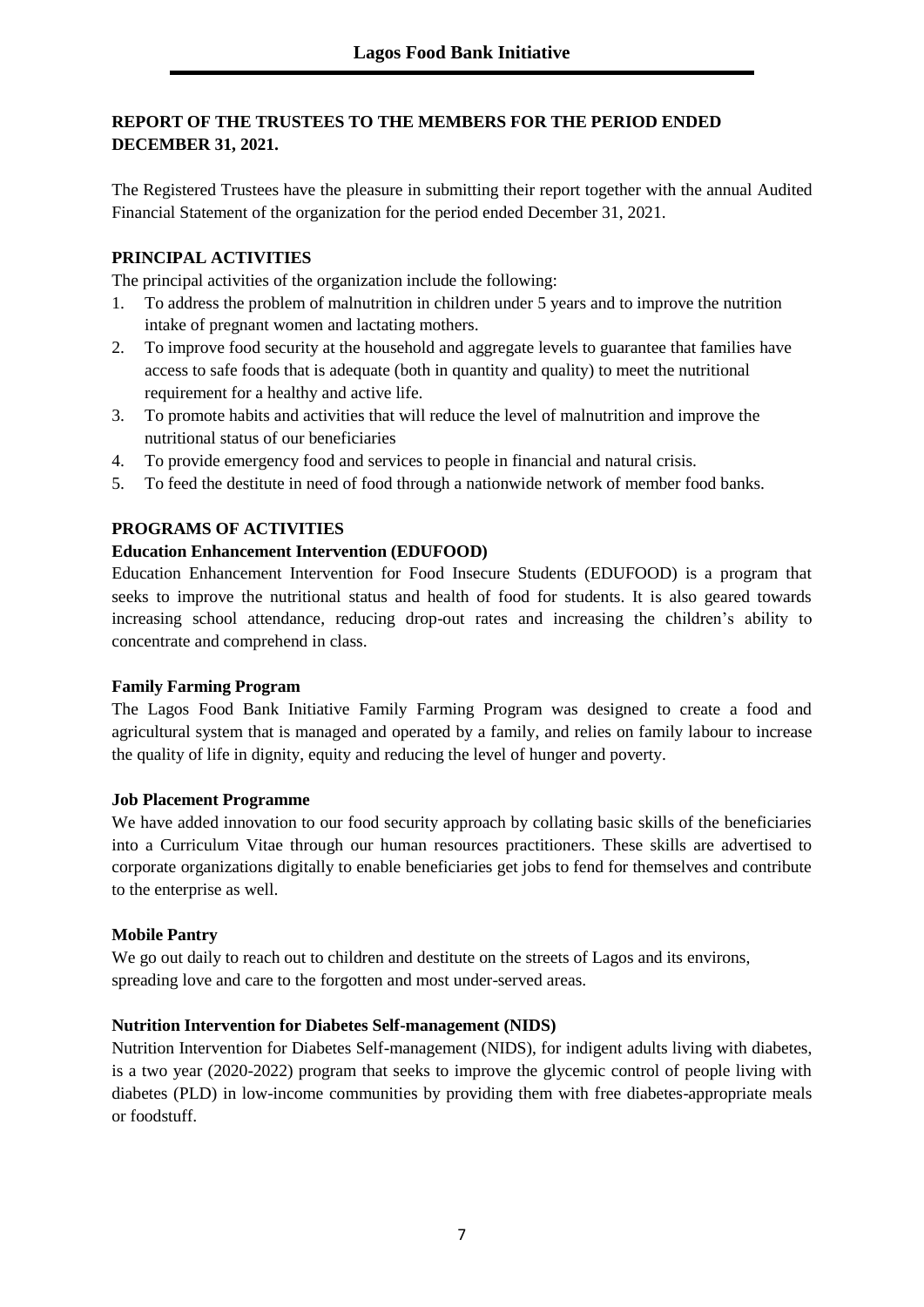# **Nutritious Meal Plan Intervention**

Nutritious Meal Plan Intervention for Vulnerable Mothers and Children, (NUMEPLAN) project is a three-year (2019-2021) program that seeks to improve the nutrition of vulnerable mothers and children living in underserved communities in Lagos State.

# **The TEFAP Food Intervention Program**

The Temporary Emergency Food Assistance Program is targeted at providing immediate food, nutrition and relief assistance to families in low cost communities in Lagos and its environs at no cost. These materials provided can sustain each family of 5 for about 2-4 weeks. Shelf-stable items and relief materials are distributed to different communities biweekly. In addition to this, beneficiaries are given the opportunity to pick up items from the food bank warehouse at least once a month.

| <b>RESULT FOR THE PERIOD</b>          | 2021        | 2020        |
|---------------------------------------|-------------|-------------|
|                                       | N           | N           |
| Income:                               |             |             |
| <b>Cash Donation</b>                  | 24,877,189  | 77,463,562  |
| Non-Cash Donation/Food Materials      | 26,957,630  | 215,482,943 |
| Foreign Grants                        | 161,868,441 | 53,788,352  |
| Members' Subscription                 | 2,806,900   | 1,553,100   |
| <b>Total Income</b>                   | 216,510,160 | 348,287,957 |
| <b>Expenditure</b>                    |             |             |
| <b>Cash Expenses</b>                  | 60,626,185  | 38,242,000  |
| Non-Cash Expenses-Food/Materials      | 41,878,097  | 180,549,676 |
| <b>Total Expenditure</b>              | 102,504,282 | 218,791,676 |
| Surplus Income on ordinary activities | 114,005,878 | 129,496,381 |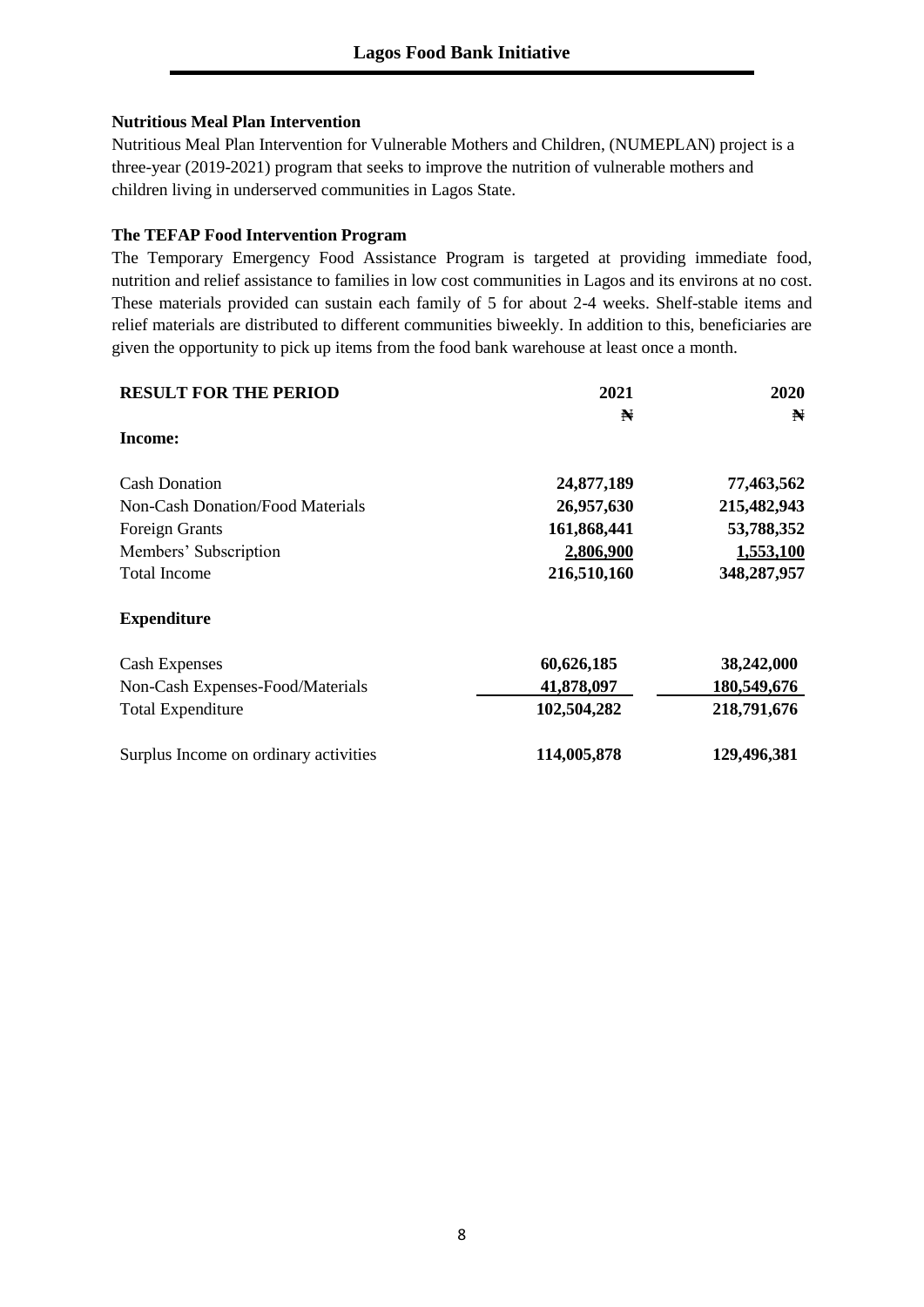#### **DIRECTORS'/TRUSTEES' RESPONSIBILITIES**

The directors/trustees' are responsible for the preparation of financial statements which give a true and fair view of the state of affairs of the company at the end of each financial year, and of the profit or loss for the period and comply with the provisions of companies and Allied Matters Act, CAP C20 laws of the Federation of Nigeria 2020.

In doing so, they ensure that:

- ⚫ Internal control procedures are instituted which, as far as is reasonably possible, safeguard the assets, prevent and detect fraud and other irregularities.
- ⚫ Proper accounting records are maintained.
- ⚫ Applicable accounting standards are followed
- ⚫ Suitable accounting policies are adopted and consistently applied,
- ⚫ Judgements and estimates made are reasonable and prudent, and the financial Statements are prepared on the going concern basis, unless if it is inappropriate to presume that the company will continue in business.

#### **PROPERTY, PLANT AND EQUIPMENT**

Movements in property, plant and equipment fixed assets during the year are shown in Note 5. In the opinion of the directors, the market value of the company's properties is not less than the value shown in the financial statements.

#### **FUTURE DEVELOPMENT:**

The organisation will vigorously pursue the expansion of the outreach network in year 2022 and beyond; subject to any unforeseen difficulties, the trustees' consider that the organisation will be in a better position to take advantage of emerging conditions. The trustees' expect the general level of activity to improve in the foreseeable future.

#### **HEALTH, SAFETY AND WELFARE AT WORK:**

The organisation places high premium on the health, safety and welfare of its volunteers  $\&$  interns in their places of work. To this end, Health and safety regulations are in force within the organisation's premises and employees are aware of existing regulations.

#### **EFFECTIVENESS OF INTERNAL CONTROL SYSTEM**

The Board is responsible for maintaining a sound system of internal control to safeguard donors funds and the assets of the Company. The system of internal control is to provide reasonable assurance against material misstatement, prevent and detect fraud and other irregularities. The responsibilities

include oversight functions of internal audit and control risk assessment and compliance, continuity and contingency planning, and formalization and improvement of the Company's business processes.

# **EMPLOYEE INVOLVEMENT AND TRAINING**

The organisation places considerable value on the involvement of its employees and has continued its practice of keeping them informed on matters affecting them as employees and on various factors affecting the performances of the company.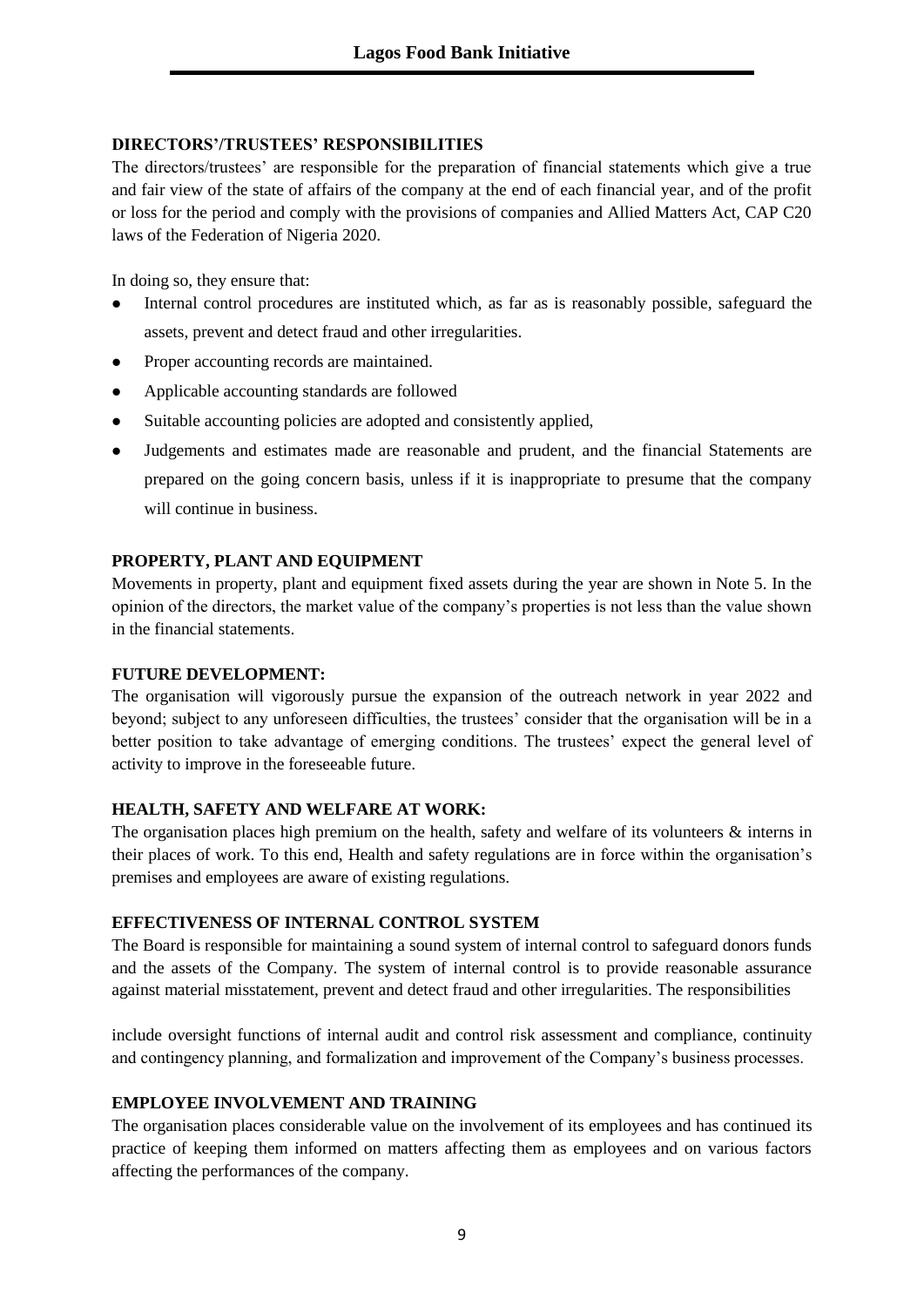# **POST BALANCE SHEET EVENTS**

There are no post balance sheets events which could have had a material effect on the state of affairs of the organisation as at 31 December, 2021.

#### **AUDITORS**

Messrs Growtall Professional Services, (Chartered Accountants) were appointed and have indicated their willingness to continue in office in accordance with S. 357(2) of the Companies and Allied Matters Act, CAP C20, LFN 2004.

#### **BY ORDER OF THE BOARD**

**Dated this 26th day of February, 2022**.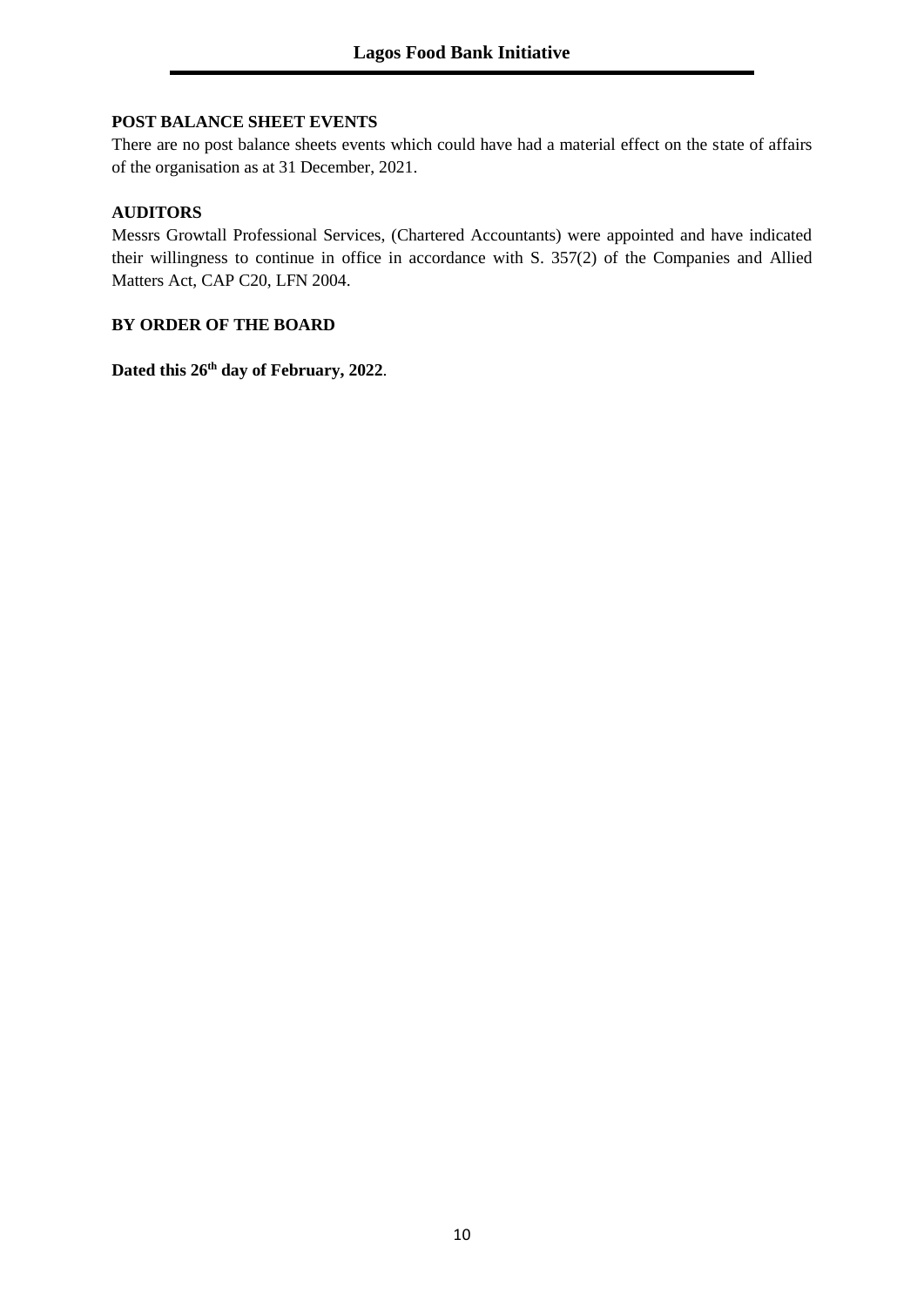# **STATEMENT OF DIRECTORS'/TRUSTEES RESPONSIBILITIES FOR THE YEAR ENDED 31 DECEMBER, 2021.**

The trustees accept responsibility for the preparation of the Annual Financial Statements that give a true and fair view in accordance with the International Financial Reporting Standards (IFRS) for SMEs and in the manner required by the Companies and Allied Matters Act of Nigeria and the Financial Reporting Council of Nigeria Act, 2011.

The trustees further accept responsibility for maintaining adequate accounting records as required by the Companies and Allied Matters Act, LFN, 2020 and for such internal control as the trustees determine is necessary to enable the preparation of financial statements that are free from material misstatement whether due to fraud or error.

The trustees have made an assessment of the organisation's ability as a going concern and have no reason to believe the organisation will not remain a going concern in the years ahead.

SIGNED ON BEHALF OF THE BOARD OF TRUSTEES BY:

Michary

\_\_\_\_\_\_\_\_\_\_\_\_\_\_\_\_\_\_\_Trustee \_\_\_\_\_\_\_\_\_\_\_\_\_\_\_\_\_Trustee \_\_\_\_\_\_\_\_\_\_\_\_\_\_\_\_Trustee **MICHAEL SUNBOLA ASO UCHE JOSES MRS.VIVIAN MADUEKEH**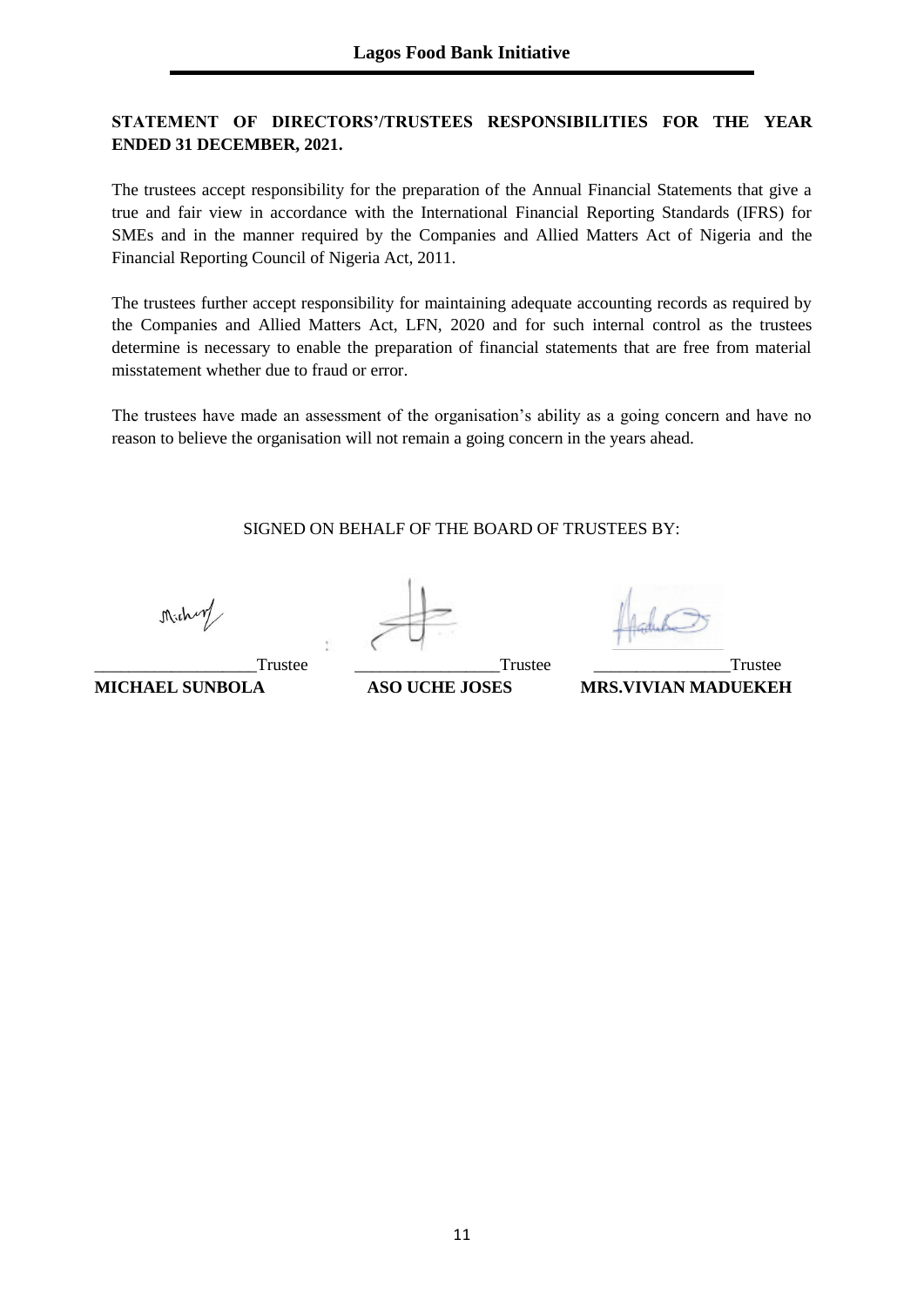# **STATEMENT OF INCOME AND EXPENDITURE FOR THE YEAR ENDED 31 DECEMBER, 2021.**

| <b>INCOME</b>                             | <b>NOTE</b> | 2021        | 2020               |
|-------------------------------------------|-------------|-------------|--------------------|
|                                           |             | N           | N                  |
| <b>Donations Received:</b>                |             |             |                    |
| <b>Cash Donation</b>                      | 13          | 24,877,189  | 77,463,562         |
| Food/Material Donation                    | 13          | 26,957,630  | 215,482,943        |
| <b>Volunteers Membership Subscription</b> |             | 2,806,900   | 1,553,100          |
| <b>Foreign Grants</b>                     | 14          | 161,868,441 | 53,788,352         |
| <b>TOTAL INCOME</b>                       |             | 216,510,160 | 348,287,957        |
| <b>LESS EXPENDITURE</b>                   |             |             |                    |
| <b>Non- Cash Expenses</b>                 |             |             |                    |
| Donated Food Distributed                  | 15          | 41,878,097  | 180,549,676        |
| <b>Cash Expenses</b>                      |             |             |                    |
| Value of Programs                         | 16          | 16,237,471  | 15,952,540         |
| <b>Administrative Expenses</b>            | 17          | 44,388,714  | 22,289,460         |
| <b>TOTAL EXPENSES</b>                     |             | 102.504.282 | 218,791,676        |
| <b>NET INCOME</b>                         |             | 114,005,878 | <u>129,496,381</u> |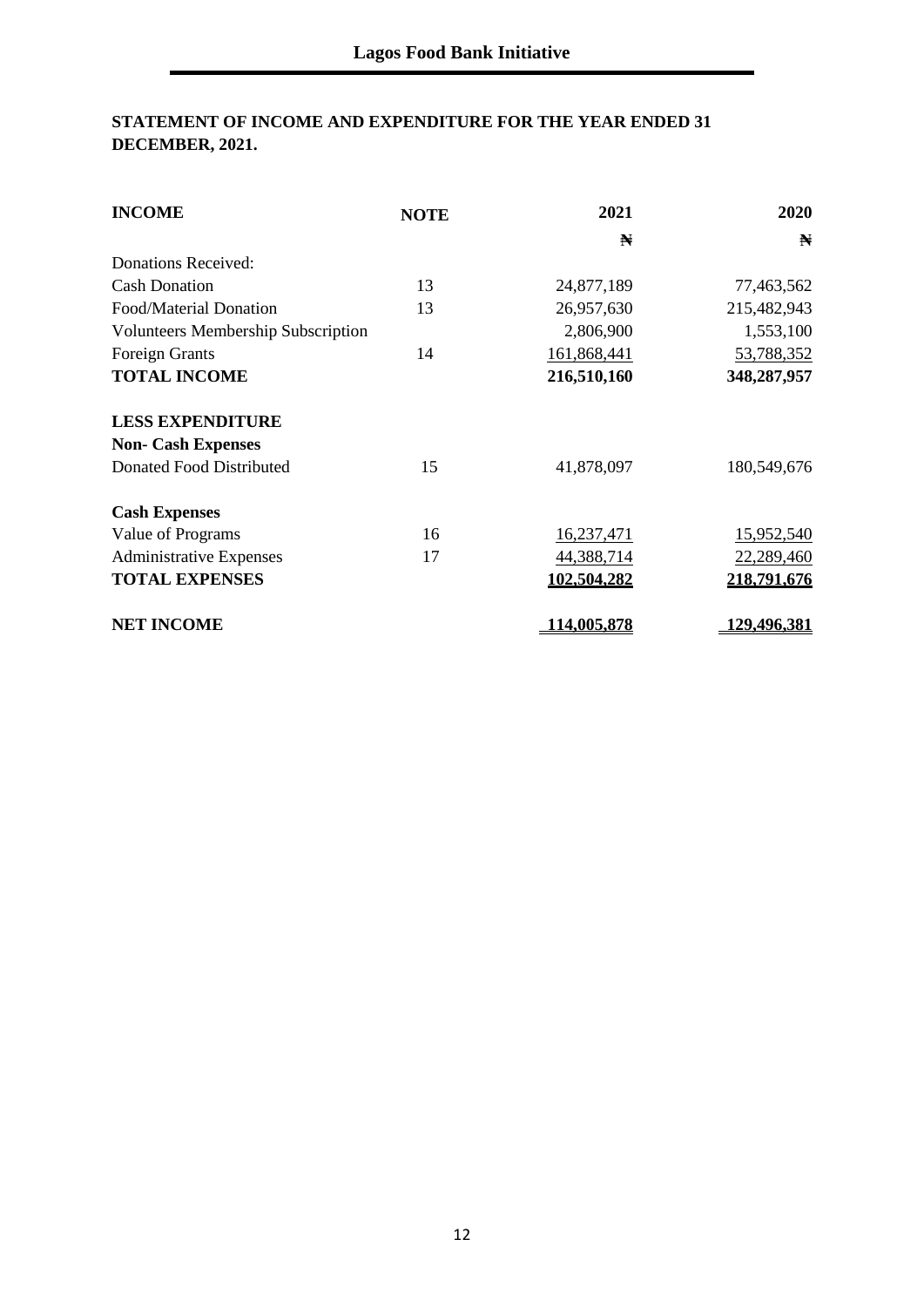# **STATEMENT OF CASHFLOW FOR THE YEAR ENDED 31 DECEMBER, 2021.**

|                                                  | <b>NOTES</b> | 2021           | 2020           |
|--------------------------------------------------|--------------|----------------|----------------|
|                                                  |              | N              | N              |
| <b>Operating Income</b>                          |              | 114,005,878    | 129,496,381    |
| Adjustment for non-cash items                    |              |                |                |
| Net Non-Cash Items                               | 13 & 15      | 14,920,467     | (34, 933, 267) |
| Depreciation                                     | 5            | 9,363,868      | 3,668,762      |
| Operating Surplus before changes in W/Capital    |              | 138,290,213    | 98,231,876     |
| <b>CHANGES IN OPERATING/W/CAPITAL</b>            |              |                |                |
| Add Increase in Payable                          |              | 170,000        | (375,000)      |
| Less Increase in Prepayment                      |              | (3,305,556)    | (2,988,888)    |
| Changes in Inventory                             |              | $\overline{0}$ | $\overline{0}$ |
| Operating cashflow after changes in W/Capital    |              | 135, 154, 657  | 94,867,988     |
| Tax paid                                         |              | $\overline{0}$ | $\theta$       |
| Net cashflow from Operating Activities           |              | 135, 154, 657  | 94,867,988     |
| <b>Cashflow from Investing Activities</b>        |              |                |                |
| <b>Purchase of Fixed Assets</b>                  | 5 & 6        | (30, 164, 262) | (14, 181, 309) |
| <b>Cashflow from Financing Activities</b>        |              | $\mathbf{0}$   | $\overline{0}$ |
| Increase in Cash and Cash Equivalent             |              | 104,990,395    | 80,686,679     |
| Cash and Cash Equivalent as at January 1, 2021   |              | 92,277,173     | 11,590,494     |
| Cash and Cash Equivalent as at December 31, 2021 | 9            | 197.267.568    | 92.277.173     |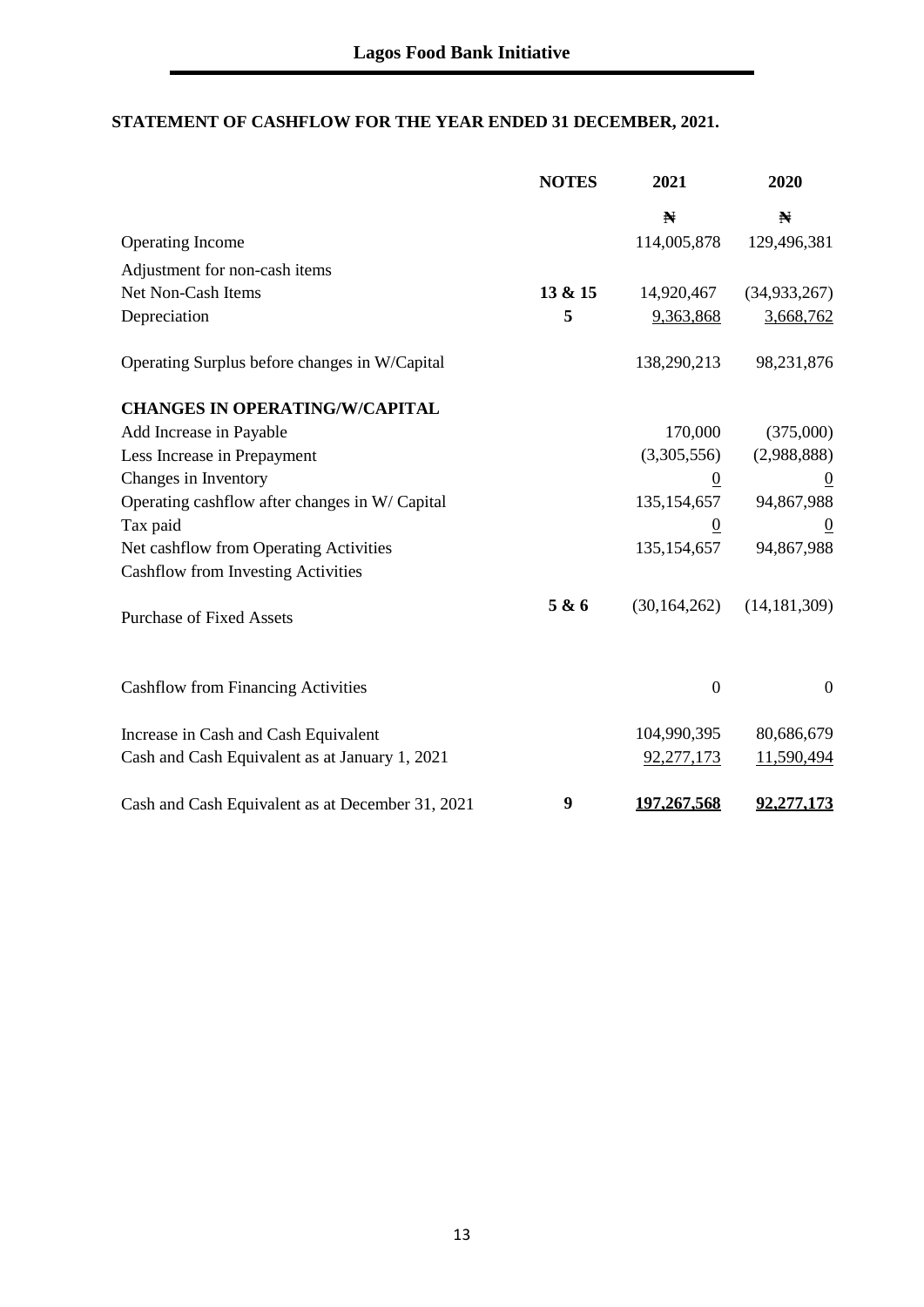# **NOTES ON THE FINANCIAL STATEMENTS**

**for the Year ended 31 December, 2021:**

# **1. Reporting Entity**

**LAGOS FOOD BANK INITIATIVE** was registered as non-governmental organisation on  $26<sup>th</sup>$  August 2015 and commenced operation on  $2<sup>nd</sup>$  January, 2017.

# **2. BASIS OF PREPARATION**

# **Statement of compliance**

The financial statements have been prepared in accordance with the International Financial Reporting Standards for small and Medium Entities issued by the International Accounting Standards Board (IASB).

#### **Basis of measurement**

These financial statements have been prepared on historical cost basis, unless mentioned otherwise in the accounting policies.

These financial statements comprise a Statement of Financial Position, Statement of Income and Expenditure, Statements of Cash Flows and significant notes to the financial statements.

# **Functional and presentation currency**

These financial statements are presented in Naira, which is the company's functional currency. All financial information presented in Naira has been rounded to the nearest thousands except otherwise indicated.

### **Use of estimates and judgement**

The preparation of the financial statements in conformity with IFRS for SMEs requires management make judgements, estimates and assumptions that affect the application of accounting policies and the reported amounts of assets, liabilities, income and expenses. Actual results may differ from estimates.

Critical judgements applied in arriving at these estimates are based on the best information available to management at the time such estimates were made.

Estimates and underlying assumptions are reviewed on an ongoing basis. Revisions to accounting estimates are recognized in the period in which the estimates are revised and in any future periods affected.

Information about assumptions and estimation uncertainties that have a significant risk of resulting in a material adjustment within the next financial year are included in the notes:

# **3. Significant accounting policies**

The accounting policies set out below have been applied consistently to all periods presented in these financial statements.

# **3.1 Income**

Income from the donations in the course of ordinary activities is measured at the fair value of the consideration received or receivable. Income is recognized on cash basis and the amount of Income can be measured reliably.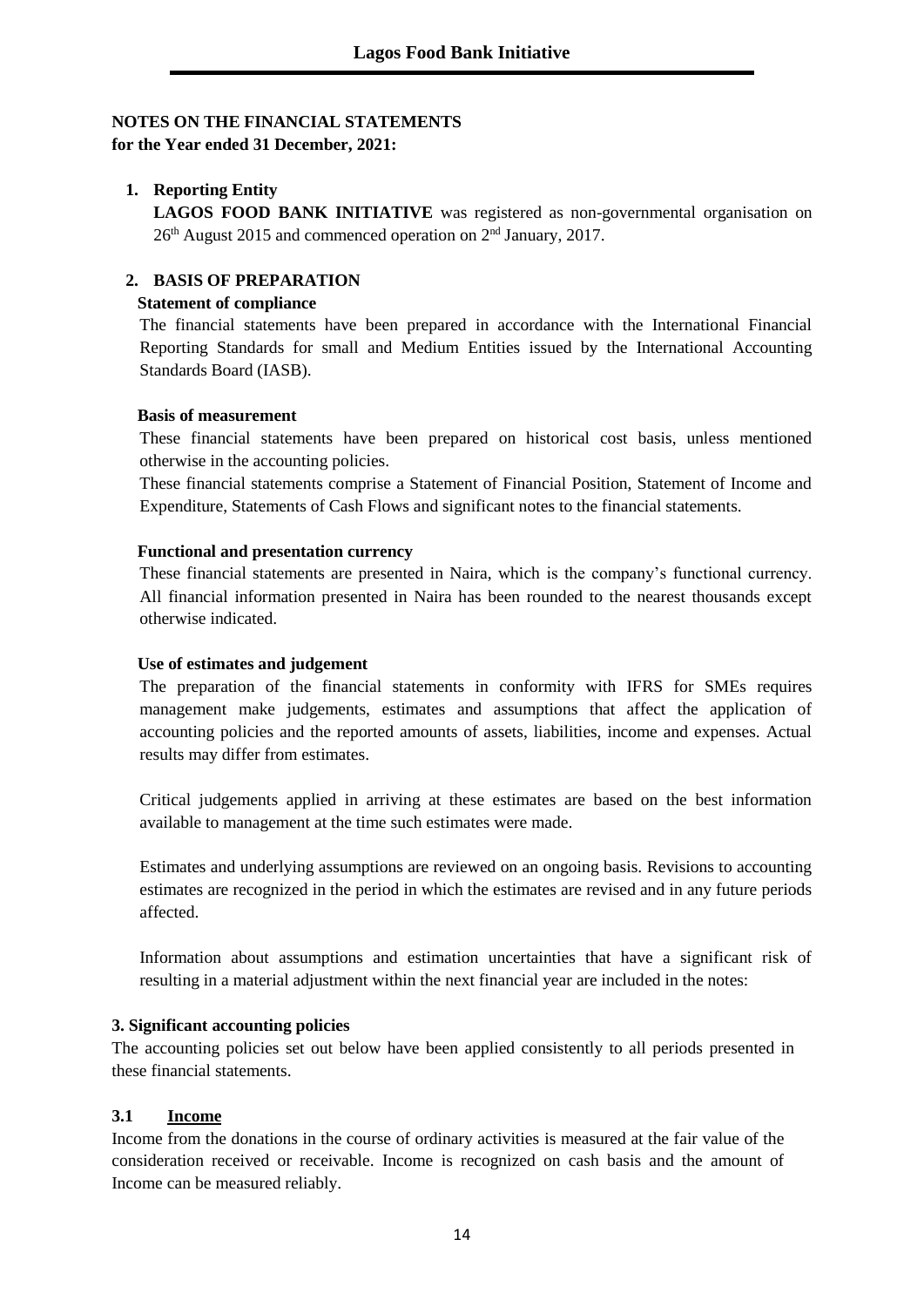Income comprises of grants and donations.

# **Donations**

Donations consist of cash value and food items donated by individual and corporate bodies to the organization warehouse. Sometimes specific donations are restricted to a particular program of activities. The organization received local and foreign donations in cash during the reporting year.

# **Grants**

Grants are typically restricted and unrestricted funds, both from local and international organizations for execution of core programs that must be met by the organization.

# **3.2 Foreign currency**

Transactions denominated in foreign currencies are translated and recorded in Naira at the actual exchange rates at the dates of the transactions. Monetary assets and liabilities denominated in foreign currencies at the reporting date are re-translated to the functional currency at the rates of exchange prevailing at that date. The foreign currency gain or loss on monetary items is the difference between amortized cost in the functional currency at the beginning of the period, adjusted for effective interest and payments during the period, and the amortized cost in foreign currency translated at the exchange rate at the end of the reporting period.

# **3.3 Property, plant and equipment**

# • **Recognition and measurement**

Items of property, plant and equipment are measured at cost less accumulated depreciation and accumulated impairment losses. Cost includes expenditure that is directly attributable to the acquisition of the asset. Items of property, plant and equipment under construction are disclosed as capital work-in-progress (if any) while any other costs directly attributable to bringing the assets to a working condition for their intended use, the costs of dismantling and removing the items and restoring the site on which they are located are recognized. Purchased software that is integral to the functionality of the related equipment is capitalized as part of the equipment.

When item of PPE have significant parts with different useful lives. The cost of an item of PPE is allocated to its significant parts, with each part depreciated separately only when the parts have significantly different patterns of benefit consumption.

Gains and losses on disposal of an item of property, plant and equipment are determined by comparing the proceeds from disposal with the carrying amount of property, plant and equipment, and are recognized net within other income in profit or loss.

# • **Subsequent costs**

The cost of replacing a part of an item of property, plant and equipment is recognized in the carrying amount of the item if it is probable that the future economic benefits embodied within the part will flow to the company and its cost can be measured reliably. The carrying amount of the replaced part is de-recognized. The costs of the day-to-day servicing of property, plant and equipment are recognized in profit or loss as incurred.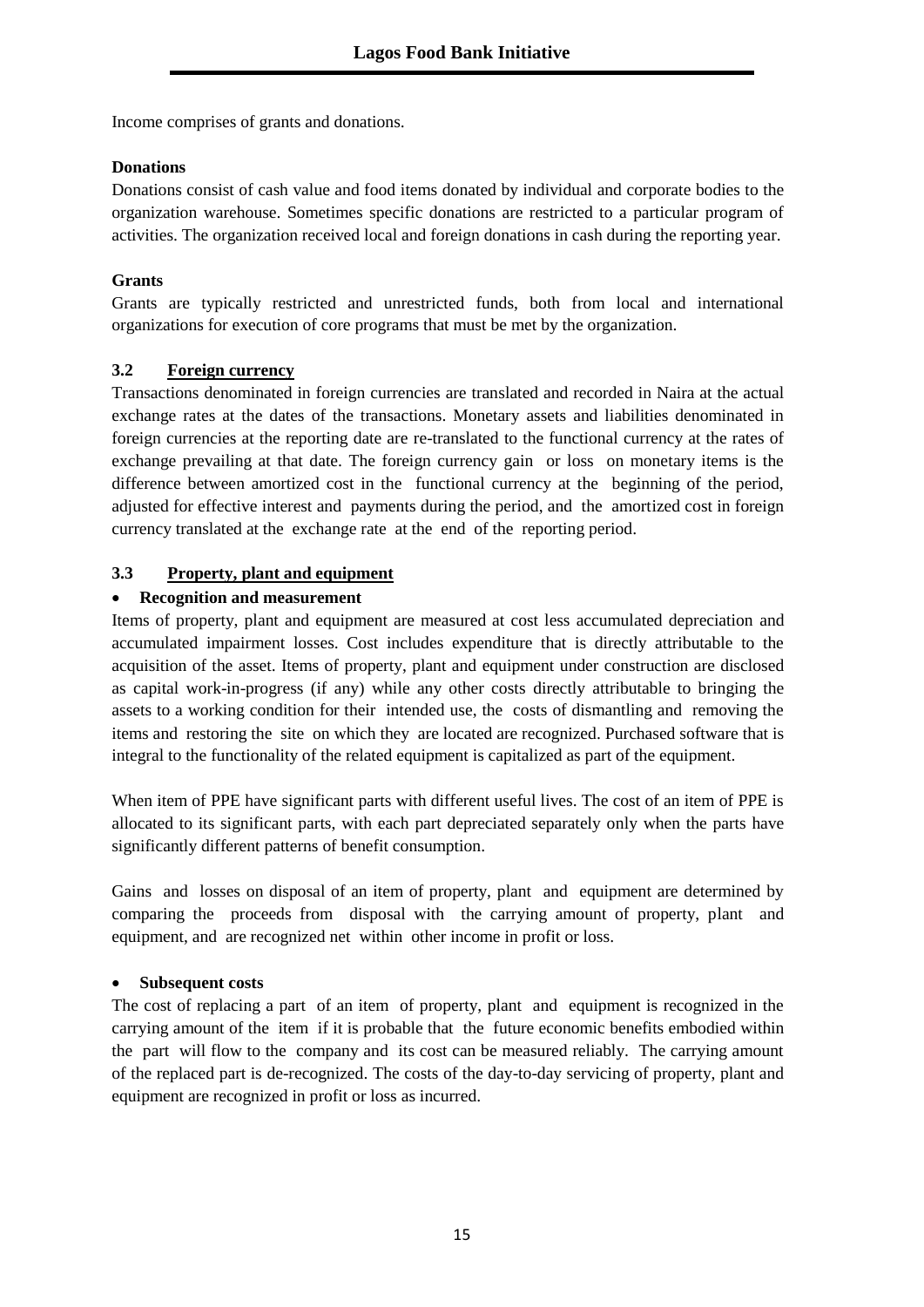# • **Depreciation**

Depreciation is calculated over the depreciable amount, which is the cost of an asset, or other amount substituted for cost, less its residual value. Depreciation is recognized in income and expenditure on a straight-line basis over the estimated useful lives of each part of an item of property, plant and equipment which reflects the expected pattern of consumption of the future economic benefits embodied in the asset.

Leased assets are depreciated over the shorter of the lease term and their useful lives unless it is reasonably certain that the company will obtain ownership by the end of the lease term in which case the assets are depreciated over the useful life.

The following rates are the approved depreciation rates used by the company for all depreciable assets:

| The rates used during the year were: |     | <b>Estimated Useful Lives</b> |
|--------------------------------------|-----|-------------------------------|
| Furniture & Fittings                 | 10% | 10 years                      |
| Computer & Office Equipment          | 10% | 10 years                      |
| <b>Motor Vehicles</b>                | 20% | 5years                        |
| Plant & Equipment                    | 20% | 5years                        |

Depreciation methods, useful lives and residual values are reviewed at each financial year end and adjusted if appropriate.

# • **Intangible assets**

# **3.4 Inventories**

Inventories are measured at the historical cost since they are not meant for resale. The cost of inventories includes expenditure incurred in acquiring the inventories, freight and other costs incurred in bringing them to their existing location and condition.

Allowance is made for obsolete, slow moving or defective items where appropriate.

# **3.5 Cash and cash equivalents**

These comprise cash balances and call deposits with original maturities of three months or less. Bank overdrafts that are repayable on demand and form integral part of the company's cash management are included as a component of cash and cash equivalents for the purpose of the statement of cash flows.

# **3.6 Provision**

# **General**

Provision are recognized when the organization has a present obligation (legal or constructive) as a result of past event, it is probable that an outflow of resources will be required to settle the obligation and a reliable estimate can be made of the amount of the obligation. The expense relating to any provision is presented in income and expenditure net of any reimbursement.

# **Contingencies**

Contingent liabilities are possible obligations whose existence will only be confirmed by future events not wholly within the control of the organization or present obligations where it is not probable that an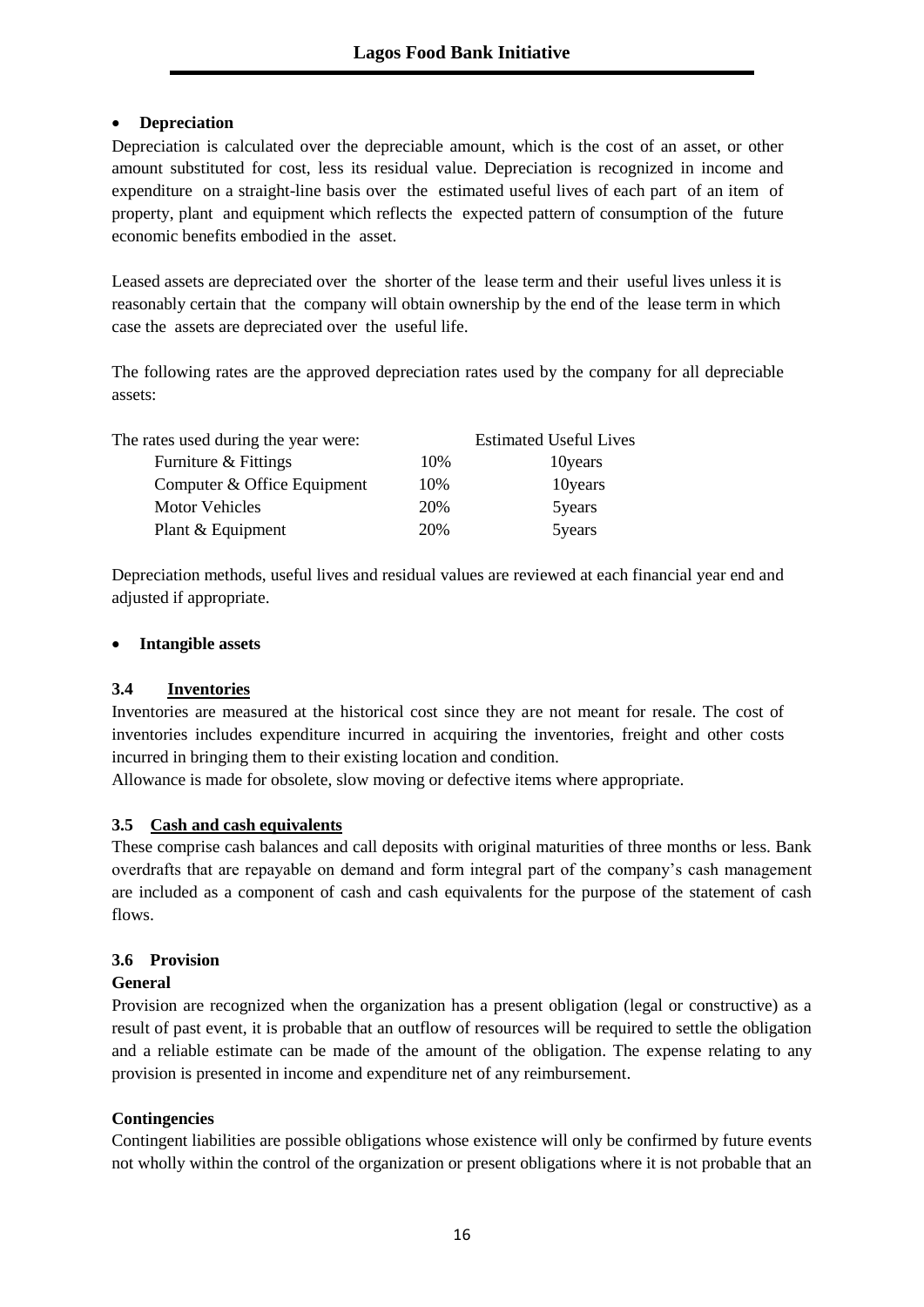outflow of resources will be required or the amount of the obligation cannot be measured with sufficient reliability.

# **4. Significant Accounting Judgements, Estimates and Assumptions**

The preparation of the organization's financial statements requires management to make judgements, estimates and assumptions that effect the reported amounts of revenues, expenses, assets and liabilities and accompany disclosure and the disclosure of contingent liabilities. Uncertainty about these assumptions and estimates could result in outcome that require a material adjustment to that carrying amount of the assets.

# **Judgement**

In the process of applying the organization's accounting policies, management has made the following judgements, which have the most significant effect on the amounts recognized in the financial statements.

# **Going Concern**

The organization's management has made an assessment of its ability to continue as a going concern and is satisfied that it has resources to continue in business for the foreseeable future.

Furthermore, management is not aware of any material uncertainties that may cast significant doubt upon the organization's ability to continue as a going concern. Therefore, the financial statements continue to be prepared on the going concern basis.

|                         | PLANT &          | <b>COMPUTER &amp;</b> | <b>FURNITUR</b><br>$E$ & | <b>MOTOR</b>   |              |
|-------------------------|------------------|-----------------------|--------------------------|----------------|--------------|
| <b>COST/VALUATION</b>   | <b>EQUIPMENT</b> | <b>OFF.EQUIPMT</b>    | <b>FITTINGS</b>          | <b>VEHICLE</b> | <b>TOTAL</b> |
|                         | ₩                | Ħ                     | ₩                        | ₩              | Ħ            |
| As at Jan.1,2021        | 2,364,309        | 4,051,000             | 986,000                  | 13,461,000     | 20,862,309   |
| Additions during the yr | 4,106,800        | 1,333,300             | 2,004,162                | 22,700,000     | 30,144,262   |
| As at Dec. 31, 2021     | 6,471,109        | 5,384,300             | 2,990,162                | 36,161,000     | 51,006,571   |
|                         |                  |                       |                          |                |              |
| <b>DEPRECIATION</b>     |                  |                       |                          |                |              |
| As at Jan.1,2021        | 934,662          | 640,300               | 213,700                  | 4,598,200      | 6,386,862    |
| Charged for the Year    | 1,294,222        | 538,430               | 299,016                  | 7,232,200      | 9,363,868    |
| As at Dec. 31, 2021     | 2,228,884        | 1,178,730             | 512,716                  | 11,830,400     | 15,750,730   |
|                         |                  |                       |                          |                |              |
| <b>NET BOOK VALUE</b>   |                  |                       |                          |                |              |
| As at Dec. 31, 2021     | 4,242,225        | 4,205,570             | 2,477,446                | 24,330,600     | 35,255,841   |
| As at Dec. 31, 2020     | 1,429,647        | 3,410,700             | 772,300                  | 8,862,800      | 14,475,447   |

# **5. PROPERTY, PLANT & EQUIPMENT**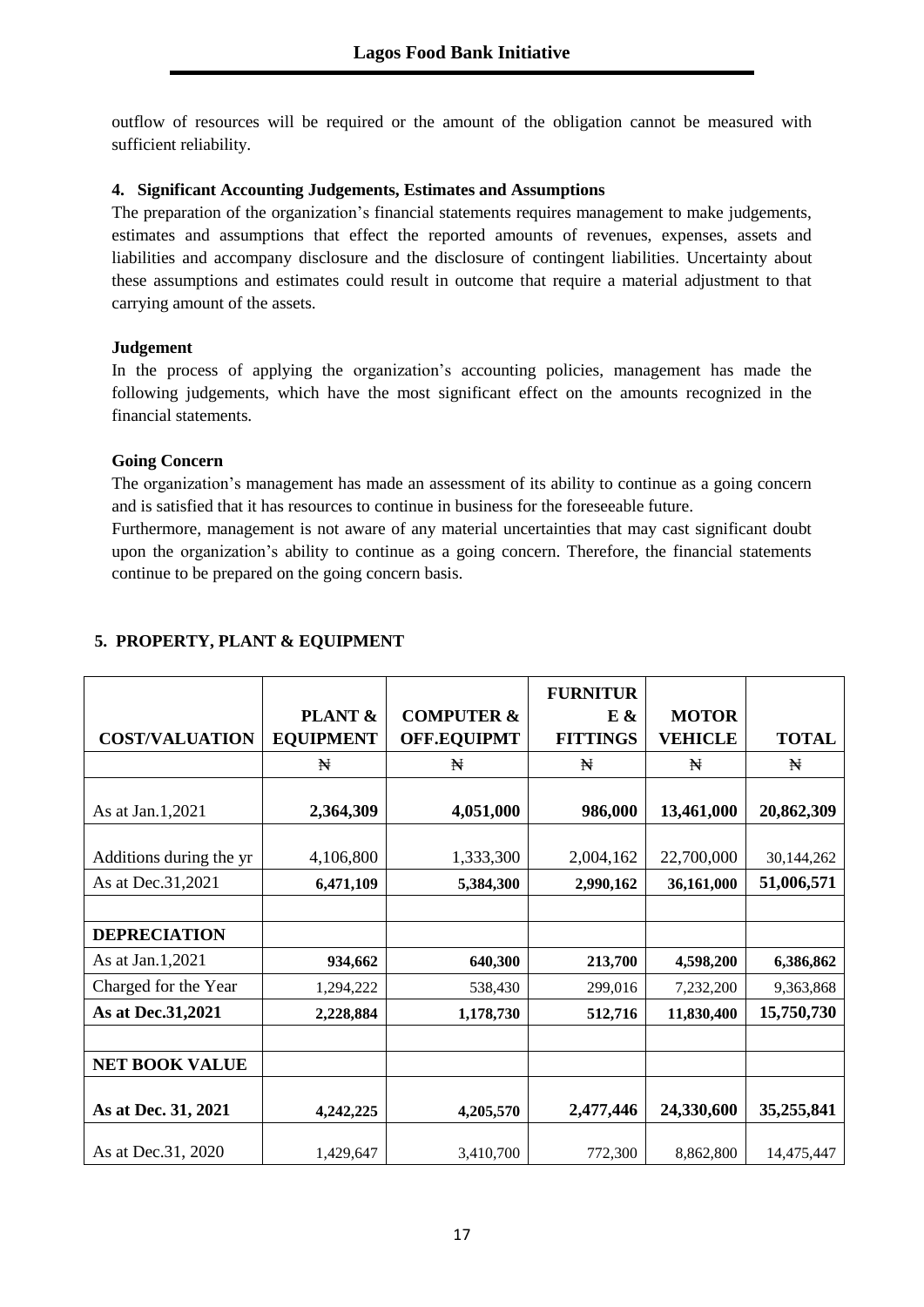# **6. INTANGIBLE**

|                                             | <b>Patent &amp; Trade</b><br><b>Mark</b> |                   |
|---------------------------------------------|------------------------------------------|-------------------|
| Cost                                        | N                                        | ₩                 |
| At 1 January 2021                           | 120,000                                  | 120,000           |
| Addition                                    | 20,000                                   |                   |
| As at Dec. 31, 2021                         | 140,000                                  | 120,000           |
| <b>AMORTISATION</b>                         |                                          |                   |
| At 1 January 2021                           |                                          |                   |
| Charge for the Year                         |                                          |                   |
| As at Dec. 31, 2021                         |                                          |                   |
| <b>NET BOOK VALUE</b>                       | 140.000                                  | 120,000           |
| <b>7. STOCK OF FOOD ITEMS</b>               |                                          |                   |
| Bal B/f                                     | 35,867,332                               | 934,065           |
| Received during the year                    | 26,957,630                               | 215,482,943       |
|                                             | 62,824,962                               | 216,417,008       |
| Less Used during the year                   | 41,878,097                               | 180,549,676       |
| <b>Closing Stock</b>                        | 20,946,865                               | 35,867,332        |
| <b>8. PREPAYMENT</b>                        | N                                        | N                 |
| Bal B/f                                     | 2,988,888                                |                   |
| Utilised During the year                    | 2,366,666                                |                   |
|                                             | 622,222                                  |                   |
| Prepaid Rent During the year                | 5,672,222                                | 2,988,888         |
| Bal. C/F                                    | 6,294,444                                | 2,988,888         |
| 9a. CASH AT BANK                            |                                          |                   |
|                                             | N                                        | N                 |
| <b>Standard Chartered Bank</b>              | 4,675,031                                | 6,673,439         |
| <b>United Bank for Africa</b>               | 1,102,723                                | 5,059,224         |
| Guaranty Trust Bank A/c 1                   | 1,829,870                                | 20,063,014        |
| Guaranty Trust Bank A/c 2                   | 5,315,084                                | 2,514,638         |
| <b>Union Bank</b>                           | 652,997                                  | 1,933,064         |
| Zenith Bank A/c 1                           | 3,337,593                                | 1,436,638         |
| Zenith Bank A/c 2                           | 707,984                                  | 15,784,001        |
| Kuda Microfinance Bank                      | 1,365,104                                | 1,365,104         |
| <b>Access Bank PLC</b>                      | 877,884                                  |                   |
| Zenith Bank(Domiciliary)                    | 149,217,751                              | 29,751,500        |
| <b>Standard Chartered Bank(Domiciliary)</b> | 38,511                                   | 35,342            |
| <b>Guaranty Trust Bank(Domiciliary)</b>     | 28,091,960                               | 7,610,669         |
| United Bank for Africa(Domiciliary)         | 55,076                                   | 50,540            |
| <b>AS PER ACCOUNT</b>                       | 197.267.568                              | <u>92.277.173</u> |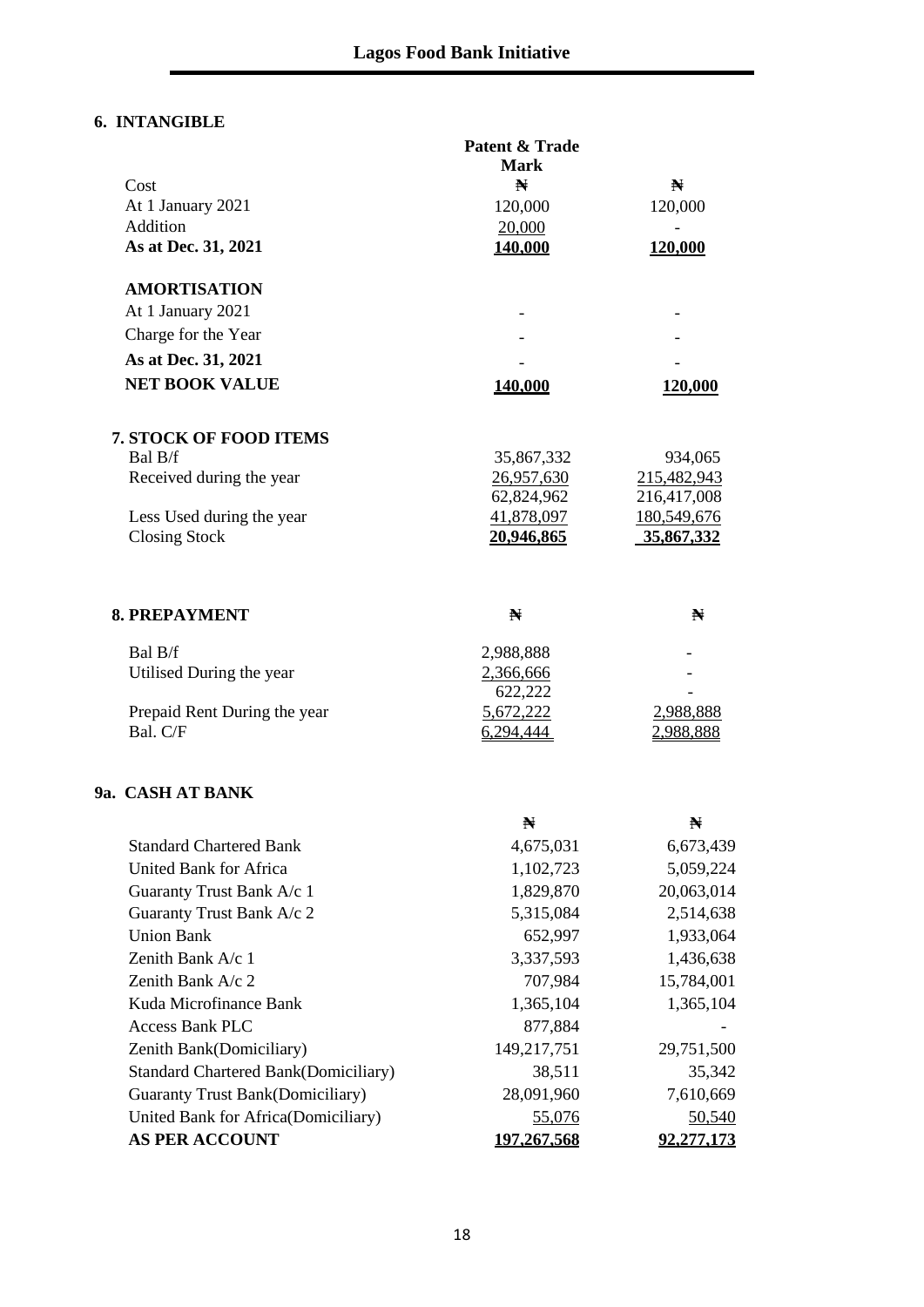The organization has dollar domiciliary accounts with four banks stated above. The balance in the domiciliary accounts are UBA \$133.36, Standard Chartered Bank \$93.25, Zenith Bank \$361,310.81 and GTB Bank \$68,020.92. These have been translated at CBN IFEM official rate of N412.99 to a dollar as at December 31,2021. However, UBA domiciliary account with the sum of \$133.36 and Standard Chartered Bank domiciliary account with the sum of \$93.25 are dormant. There was no transaction on the two accounts during the reporting period.

|                             | 197, 267, 568 |
|-----------------------------|---------------|
| Unrestricted Funds          | 118,360,568   |
| <b>9b.</b> Restricted Funds | 78,907,000    |

The organization got some grants from the foreign donors that are specifically restricted to some particular programs. These grants have been converted at the CBN official rate as at 31 December, 2021.

#### **10. ACCRUED EXPENSES**

|                                         | 2021         | 2020             |
|-----------------------------------------|--------------|------------------|
| Balance B/F                             | N<br>300,000 | ₩<br>675,000     |
| <b>Rent Outstanding</b>                 | $\theta$     | $\Omega$         |
| <b>Internship Allowance Outstanding</b> | $\theta$     | $\boldsymbol{0}$ |
| Provision-Audit fee for the year        | 300,000      | 300,000          |
|                                         | 600,000      | 975,000          |
| Paid during the year                    | (130,000)    | (675,000)        |
| AS PER ACCOUNT                          | 470.000      | 300,000          |

#### **11. NET INCOME**

|                         | 2021          | 2020        |
|-------------------------|---------------|-------------|
|                         | N             | ₩           |
| Balance B/F             | 136, 115, 709 | 6.619.428   |
| Net Income for the year | 114,005,878   | 129,496,281 |
| AS PER ACCOUNT          | 250, 121, 587 | 136,115,709 |

#### **12. CONTRIBUTION BY FOUNDERS/TRUSTEES**

|                               | ₩         | ₩         |
|-------------------------------|-----------|-----------|
| Bal. B/F                      | 9.313.131 | 9,313,131 |
| Addition Fund During the year |           |           |
| Total as at Dec. 31, 2021.    | 9.313.131 | 9.313.131 |

This represents the total amount that has been contributed by the registered Trustees as donations.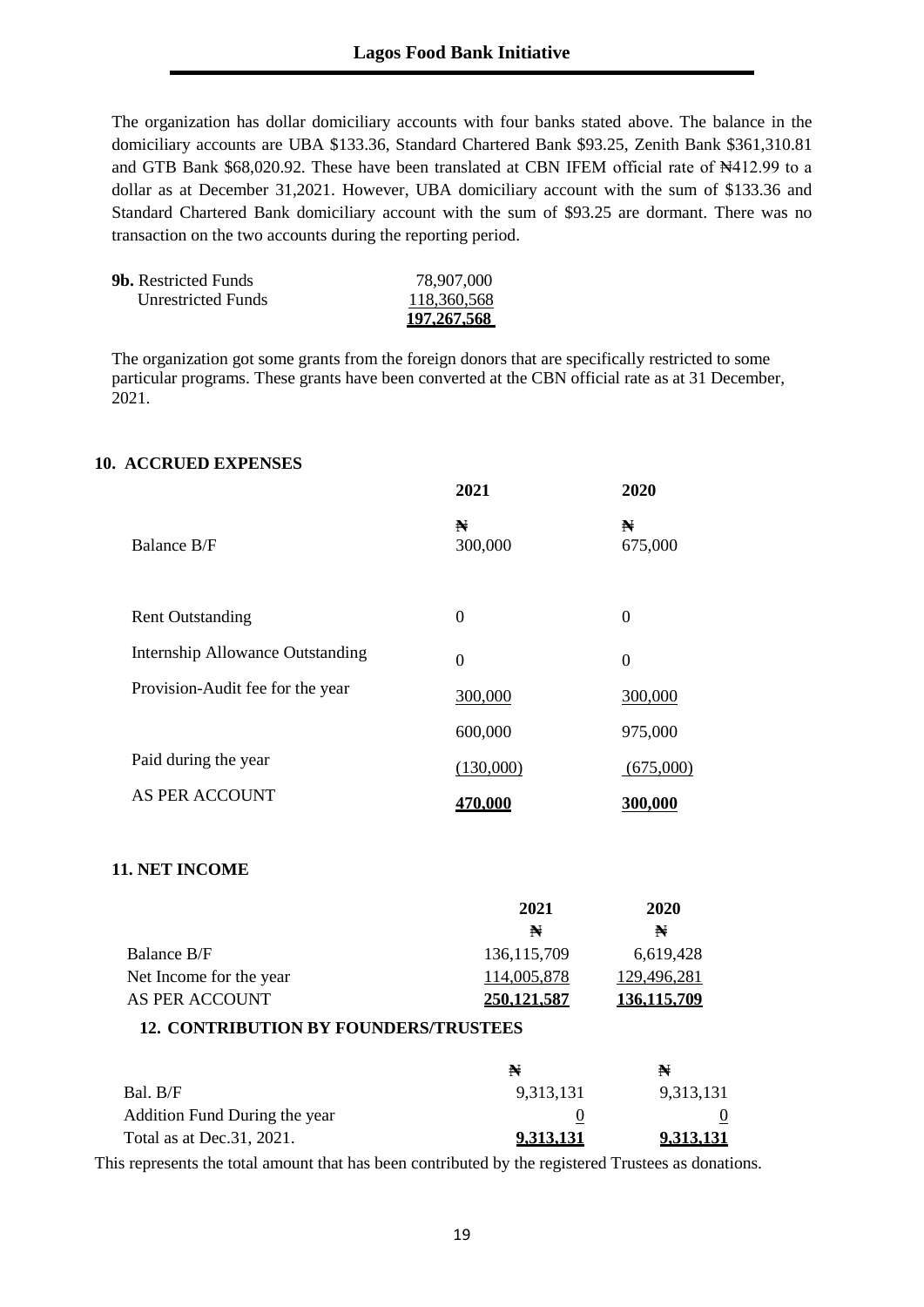# **13.1 DONATIONS RECEIVED**

The breakdown is as follows-

|                              |            | N          |             | N           |
|------------------------------|------------|------------|-------------|-------------|
| <b>Cash Donations -Local</b> |            | 24,877,189 |             | 77,463,562  |
| Value Food & Materials Items | 26,957,630 |            | 215,482,943 |             |
| <b>Add Opening Stock</b>     | 35,867,332 |            | 934,065     |             |
|                              | 62,824,962 |            | 216,417,008 |             |
| Less Closing Stock           | 20,946,865 |            | 35,867,332  |             |
| Used During The Year         |            | 41,878,097 |             | 180,549,676 |
| <b>AS PER ACCOUNT</b>        |            | 66.755.286 |             | 258,013,238 |

This represents the total cash donation by individual and corporate bodies and those who donated food and materials items valued at the prevailing market prices.

Volunteer members pay a token fee to cover production of branded T-shirt, face cap and other souvenir items.

# **13.2 THE TOP 11 FOOD AND CASH DONORS**

- 1. Unilever Nigeria Ltd
- 2. Mistachoco Chocolate Spread
- 3. Funmi Osineye
- 4. Global One Word Health Care Ltd
- 5. Friesland Campina
- 6. Kelloggs Tolaram Nigeria Ltd
- 7. Friska Farms Ltd
- 8. Olivia Anakwe
- 9. RMB Nigeria Ltd
- 10. Delifrost Caterers
- 11. Duru Bulgur Wheat

### **14. FOREIGN GRANTS**

The organization received foreign grants of \$398,440 from the following international organizations:

- 1. Global Food Banking Network
- 2. Ueno LLC
- 3. Firmenich
- 4. ADM International
- 5. Meridian Insitute
- 6. The Liberty Family Foundation

During the year, these have been translated at the CBN official rate prevailing at the time of receipt.

#### **Note on the Financial Statements for the Year ended 31 December, 2021:**

#### **NON-CASH EXPENSES**

| <b>15. DONATED FOOD DISTRIBUTION</b> |            |             |
|--------------------------------------|------------|-------------|
| AS PER ACCOUNT                       | 41,878,097 | 180,549,676 |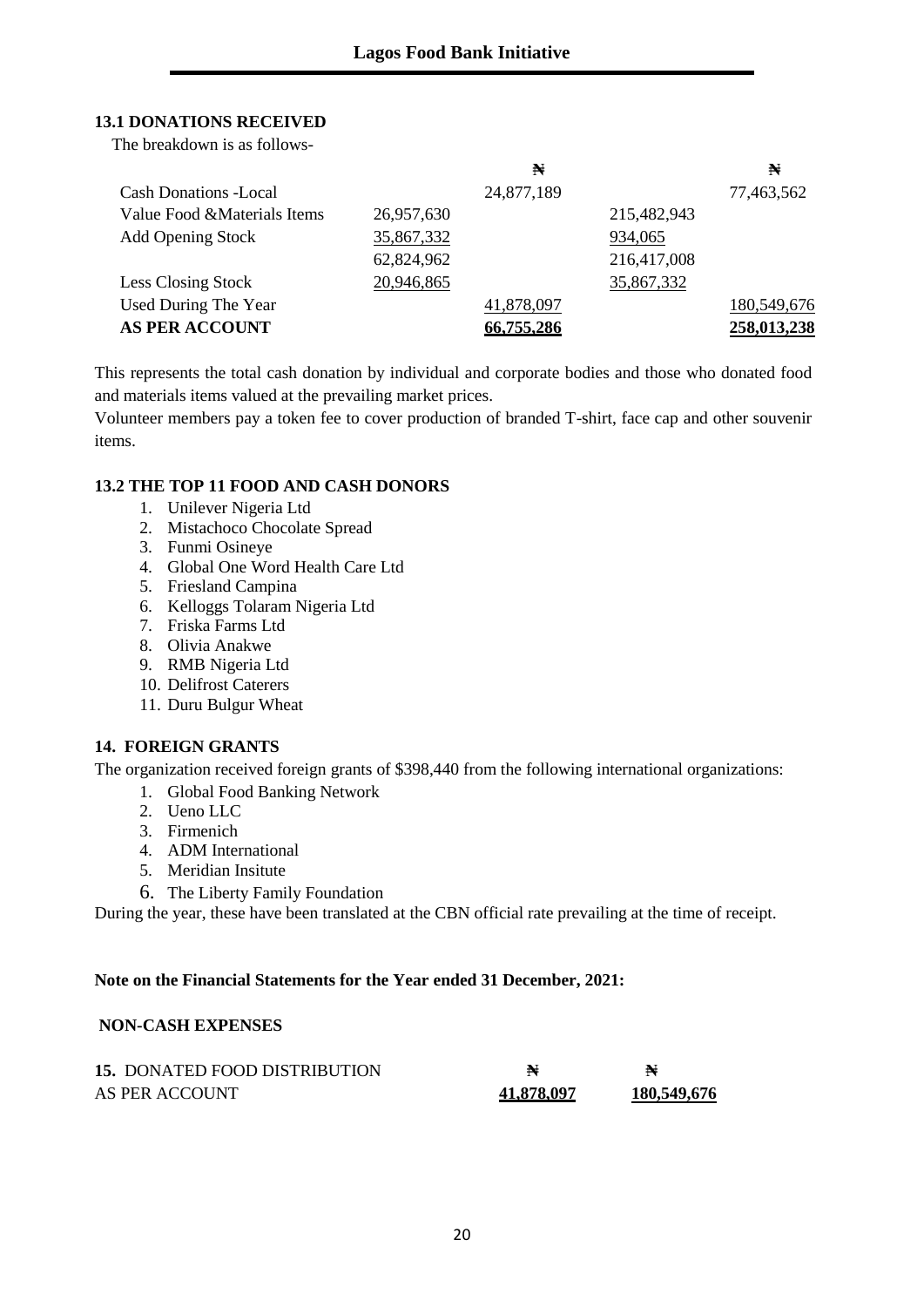# **CASH EXPENSES**

| <b>16.</b> VALUE OF PROGRAMS | ₩          |            |  |
|------------------------------|------------|------------|--|
| AS PER ACCOUNT               | 16.237.471 | 15.952.540 |  |
|                              |            |            |  |

| The Programs carried out during the year include the followings: |
|------------------------------------------------------------------|
| Education Enhancement Intervention (EDUFOOD)                     |
| <b>Family Farming Program</b>                                    |
| <b>Job Placement Programme</b>                                   |
| <b>Mobile Pantry</b>                                             |
| Nutrition Intervention for Diabetes Self-management (NIDS)       |
| Nutritious Meal Plan Intervention                                |
| Temporary Emergency Food Assistance Program (TEFAP)              |

# **17. ADMINISTRATIVE EXPENSES**

| Cost of Production of Branded items | 1,038,200  | 757,050           |
|-------------------------------------|------------|-------------------|
| Advertisement                       | 4,657,471  | 5,096,198         |
| Entertainment                       | 2,109,306  | 504,000           |
| Printing & Stationery               | 469,965    | 402,700           |
| Venue Inspection & Security         | 156,200    | 147,000           |
| Consumable                          | 269,000    | 752,100           |
| <b>Transport Expenses</b>           | 902,047    | 2,026,490         |
| Laundry & Office Cleaning           | 68,200     | 145,000           |
| Repairs & Maintenance               | 3,212,344  | 1,716,250         |
| Fuel & Gas                          | 530,453    | 1,182,644         |
| <b>Rental Expenses</b>              | 86,200     | 100,000           |
| Telephone, Postage & Telecom        | 546,500    | 518,000           |
| <b>Bank Charges</b>                 | 280,616    | 210,348           |
| Audit Fee                           | 300,000    | 300,000           |
| <b>Office Maintenance</b>           | 2,139,350  | 1,377,931         |
| <b>Warehouse Renovation</b>         | 7,242,550  | $\theta$          |
| Office Rent                         | 3,194,444  | 911,112           |
| Internship Allowance                | 7,822,000  | 2,473,875         |
| Depreciation                        | 9,363,868  | 3,668,762         |
| <b>TOTAL EXPENSES</b>               | 44.388.714 | <b>22.289.460</b> |